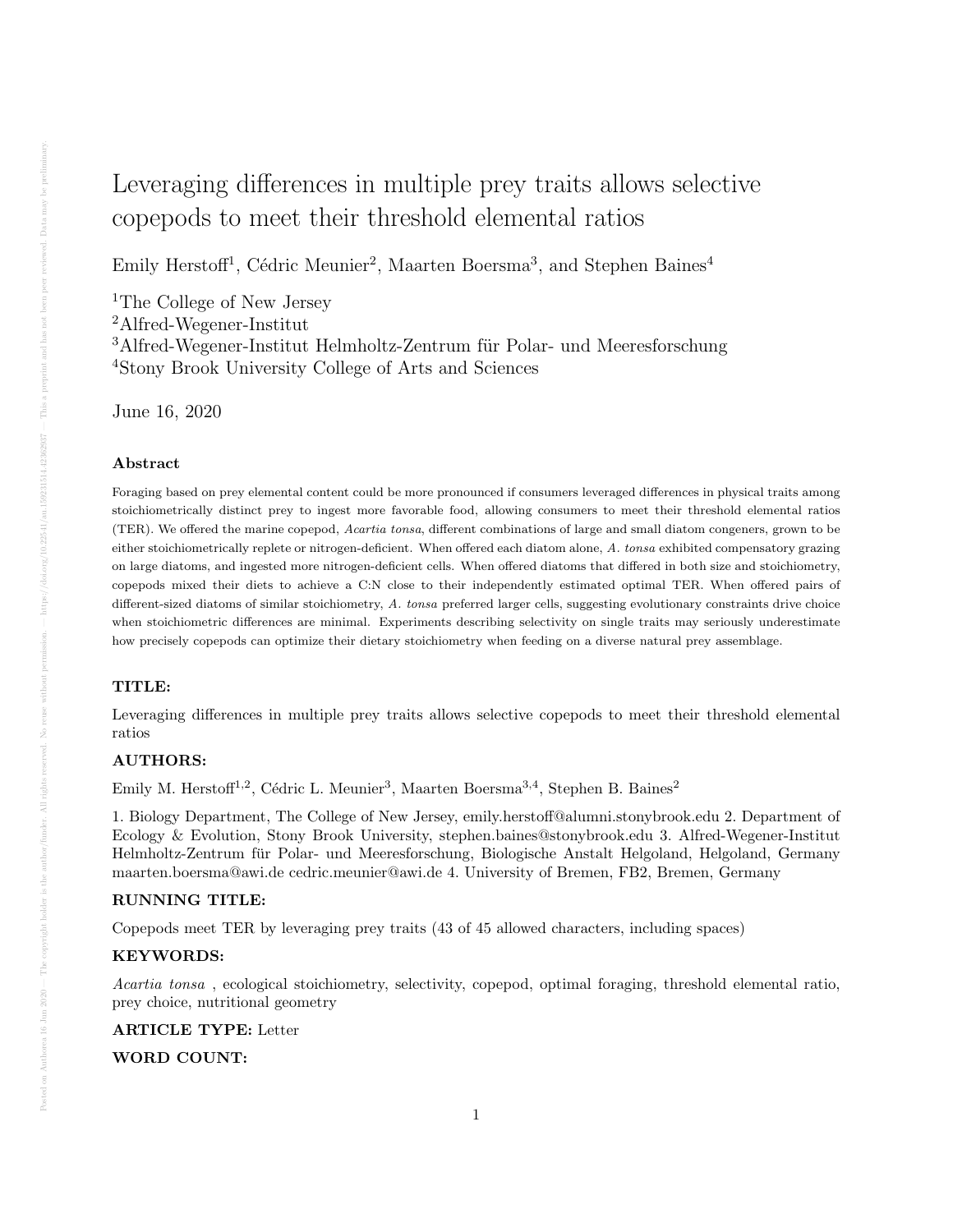Abstract: 150 out of 150 allowedMain text: 4738 out of 5000 allowed

# NUMBER OF REFERENCES: 72

# NUMBER OF FIGURES: 4

# NUMBER OF TABLES: 2

## NUMBER OF TEXT BOXES:0

## CORRESPONDANCE:

Stephen B. Baines Dept. of Ecology and Evolution, Life Sciences Building Stony Brook University Stony Brook, NY 11794 E-mail: stephen.baines@stonybrook.edu Phone: (631) 632-1092 Fax: (631) 632-7626

## AUTHOR CONTRIBUTION

All co-authors contributed to the design of the experiment. EMH conducted the experiments and collected and analyzed data on cell ingestion. CLM and MB collected data on diatom stoichiometry. SBB provided lab space and equipment. All authors contributed to the interpretation of the data and to the writing of the manuscript.

#### DATA ACESSIBILITY

Should this manuscript me accepted, the supporting data will be archived in FigShare, and the DOI will be provided at the end of this article.

# ABSTRACT

Foraging based on prey elemental content could be more pronounced if consumers leveraged differences in physical traits among stoichiometrically distinct prey to ingest more favorable food, allowing consumers to meet their threshold elemental ratios (TER). We offered the marine copepod, Acartia tonsa , different combinations of large and small diatom congeners, grown to be either stoichiometrically replete or nitrogendeficient. When offered each diatom alone, A. tonsa exhibited compensatory grazing on large diatoms, and ingested more nitrogen-deficient cells. When offered diatoms that differed in both size and stoichiometry, copepods mixed their diets to achieve a C:N close to their independently estimated optimal TER. When offered pairs of different-sized diatoms of similar stoichiometry, A. tonsapreferred larger cells, suggesting evolutionary constraints drive choice when stoichiometric differences are minimal. Experiments describing selectivity on single traits may seriously underestimate how precisely copepods can optimize their dietary stoichiometry when feeding on a diverse natural prey assemblage.

#### INTRODUCTION

Primary consumers have specific dietary needs based on demands for growth and reproduction, which suggests that they should possess the ability to optimize dietary intake of key nutrients. Optimal foraging theory posits that consumers should be selective and preferentially ingest high-quality prey; low-quality prey may also be consumed, depending on the costs of prey rejection and the availability of high-quality prey (Lehman 1976, DeMott 1989). Although optimal foraging theory was originally developed considering energetic cost/benefits to consumers (e.g., Emlen 1966, MacArthur and Pianka 1966, Krebs et al. 1977), this theory can be extended to consider a consumer's other nutritional cost/benefits as well, as has been studied using nutritional geometry and ecological stoichiometry (Raubenheimer and Simpson 1997, 2004, Sterner and Elser 2002, Simpson et al. 2004, Simpson and Raubenheimer 2011). Within these ecological frameworks, organisms are expected to ingest food of varying qualities in proportions that will maximize their fitness. Therefore, consumers may be expected to use selective feeding to consume prey that allows the consumer to reach its target intake, in terms of nutritional geometry, or its threshold elemental ratio (TER), in terms of ecological stoichiometry, to maximize growth and production (Urabe and Watanabe 1992, Simpson et al. 2004, Frost et al. 2006, Simpson and Raubenheimer 2011).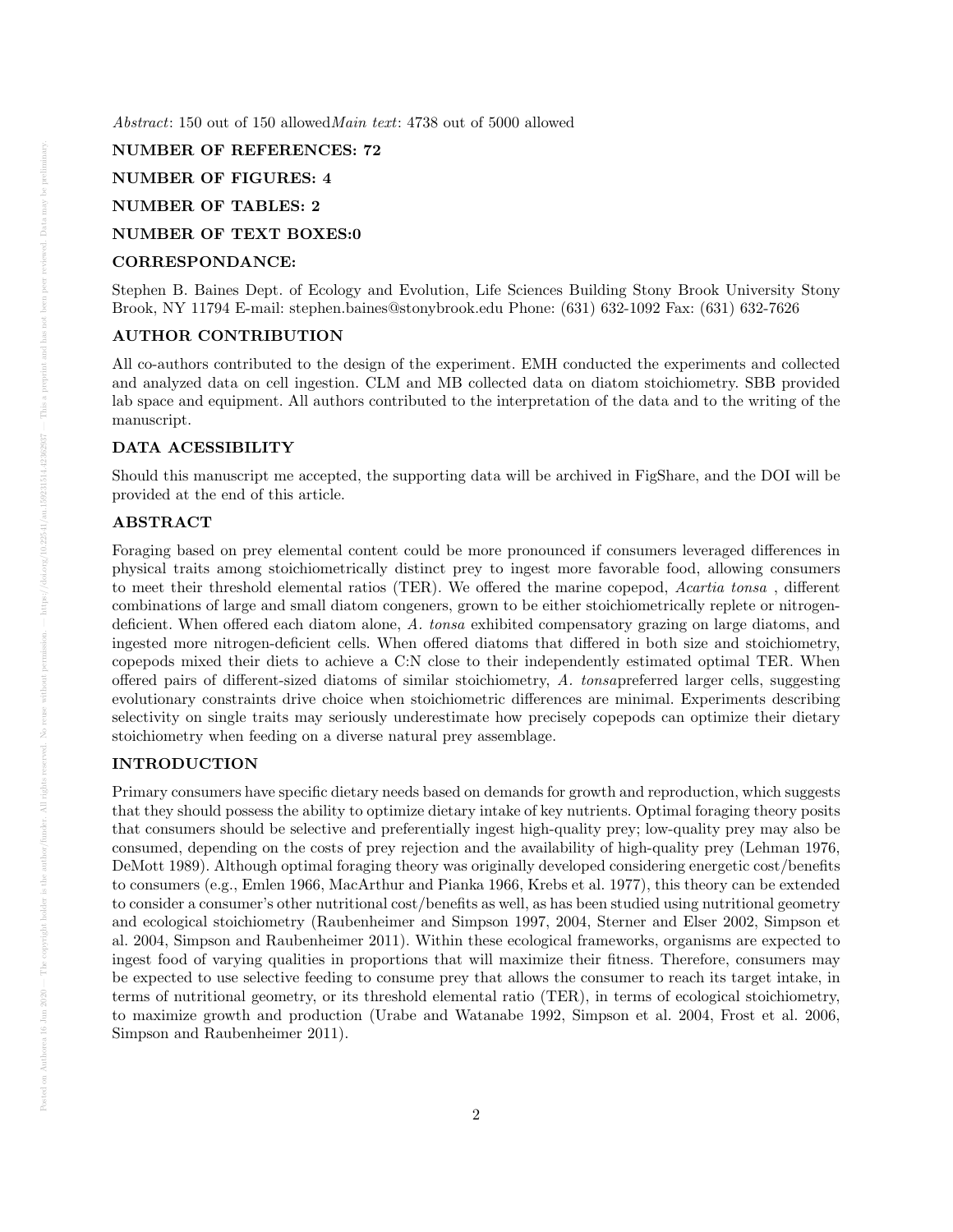Copepods are the most abundant metazoans on Earth (Turner 2004), so it is important to understand how their selective feeding affects the stoichiometry of their diet. The copepod's growth influences the ecological efficiency of aquatic food webs (Wishner et al. 1988, Lavigne 2003, Laidre et al. 2007, Mitra et al. 2014), and their diet determines elemental ratios in recycled, suspended, and sinking material (e.g., Elser et al. 1996, Steinberg et al. 2002, Meunier et al. 2016, Franco-Santos et al. 2018). Choice and behavior experiments show that copepods differentiate between prey of the same species but different stoichiometry (Cowles et al. 1988, Butler et al. 1989, Meunier et al. 2016, Herstoff et al. 2019, but see Isari et al. 2013). However, copepods do not display perfect selectivity in these experiments, and often consume some amount of stoichiometrically 'less-preferable' prey as a result (e.g., Meunier et al. 2016). This can make it hard for consumers to match their optimal TER, and can reduce the consumer's potential for production (Plath and Boersma 2001, Boersma and Elser 2006, Zhou and Declerck 2019). Therefore, patterns of consumer selectivity in nature may reflect other prey traits independent of stoichiometry, such as prey detectability as it varies with size or motility. For example, copepods select between prey based on cell size (Mullin 1963, Richman and Rogers 1969, Frost 1972, Berggreen et al. 1988, Hansen et al. 1994), and can preferentially remove their preferred prey type, even if it is rare within the environment (Stoecker and Sanders 1985, Jakobsen et al. 2005). However, while we know that multiple, individual traits influence selectivity, we still do not know how copepod choice is influenced by simultaneous differences in multiple prey traits, particularly when traits differ between prey species.

Choice experiments involving single prey species may underestimate how effectively copepods can achieve an optimal dietary stoichiometry in nature. Numerous traits that copepods can use to feed discriminately, including stoichiometry, often covary in natural prey communities (Quigg et al. 2003, Finkel et al. 2009). Some copepods switch foraging modes to selectively target prey of a certain size and motility (Kiørboe et al. 1996, Kiørboe 2011, Saiz et al. 2014). If prey of different size, for example, also differ in elemental content, copepods might be able to switch feeding modes to target the stoichiometrically more favorable prey or to switch back and forth between modes to achieve an optimal diet mixture. Indeed, elemental and biochemical composition of phytoplankton is often related to traits such as size or motility, which are themselves functions of evolutionary history, functional adaptations, and ecological strategy (Litchman et al. 2010, Meunier et al. 2017). Thus, the correlation between the physical characteristics that consumers act upon and the nutritional quality of autotrophic prey is likely an important feature of aquatic primary producer communities (Sterner and Elser 2002, Finkel et al. 2009, Hall 2009) that may help consumers meet their TER more effectively.

Alternatively, if food quality is uniformly poor, zooplankton may simply alter ingestion to maximize their intake of energy or key limiting nutrient elements, depending on which one is most limiting to copepod growth, and which one is most costly to dispose of. While selectivity best allows consumers to choose prey that most closely meet their TER, this will not be possible when faced with a monoculture of poor-quality prey, as may be the case in low nutrient waters or at the culmination of phytoplankton blooms. In situations like this, some consumers can engage in compensatory feeding to maximize ingestion of limiting nutrients (e.g., Libourel Houde and Roman 1987, Meunier et al. 2012). The ratio of carbon to other elements of phytoplankton prey can vary with access to light, carbon dioxide, and nutrients, as well as the existence of structural materials, the ability to engage in luxury uptake, and the storage of compounds (Sterner and Elser 2002, Ågren 2004, Frost et al. 2005, Meunier et al. 2014). Provided the costs of regulating excess carbon to other elements are not too great (Boersma and Elser 2006), or using the excess carbon to increase the uptake of the limiting nutrient (Plath and Boersma 2001), this strategy may favor consumers that use compensatory feeding when only poor-quality food is available.

We addressed three questions by offering adult female A. tonsavarious combinations of two genetically closely related, differently-sized species of marine diatoms that had been grown in either nutrient replete or nutrientdeficient media. First, we asked when there was a strong contrast in diatom size and elemental content in a mixture, can copepods reach their predicted optimal TER by leveraging prey size to target prey based on its stoichiometry? Second, we asked when the only food offered to them is nutrient-poor, does A. tonsa exhibit evidence of compensatory grazing? Last, based on these experiments, we asked when diatom size differs but stoichiometric differences between prey are minimal, do copepods engage in simple, size-based selectivity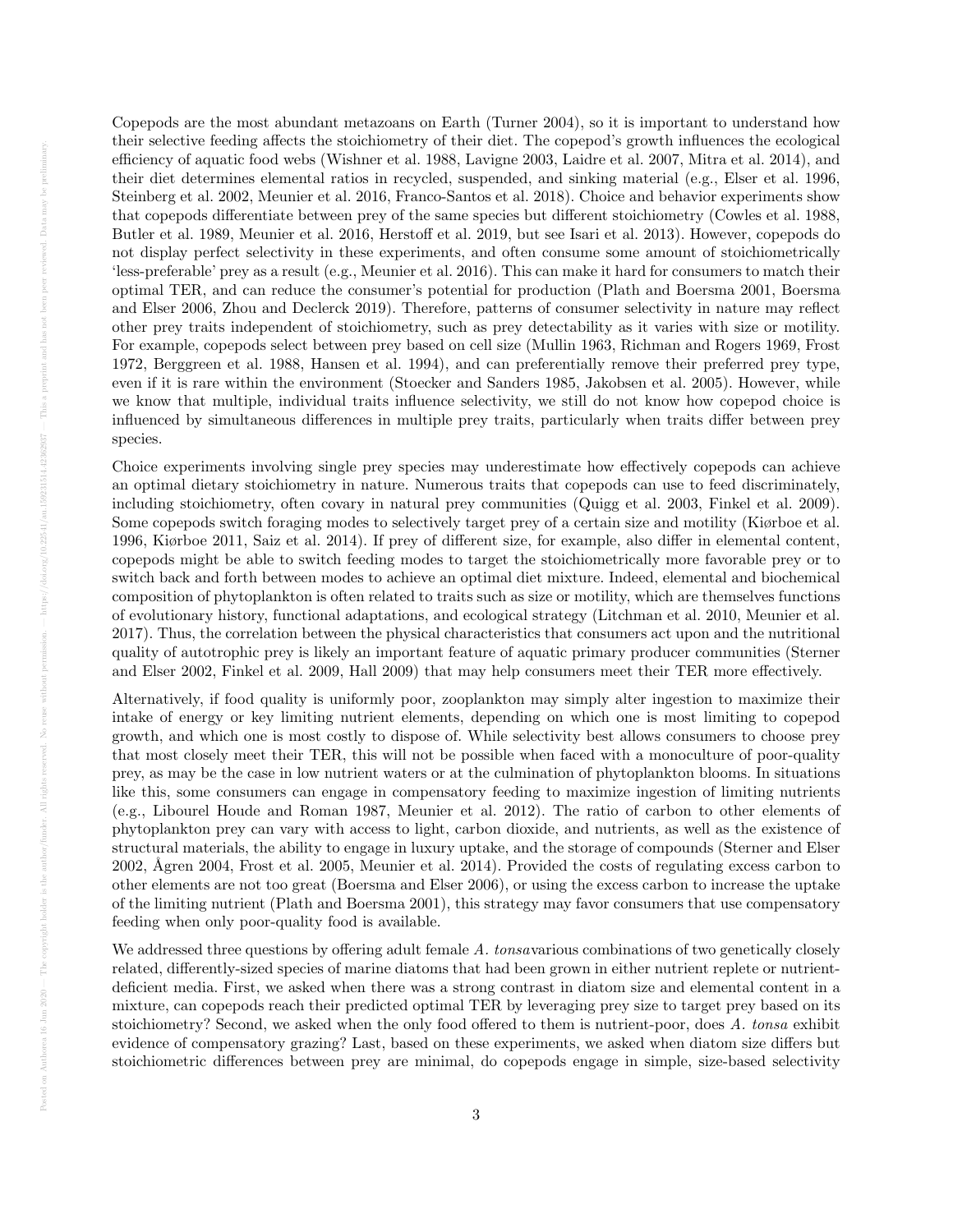and target larger, more carbon-rich diatoms to optimize energy uptake? We found that A. tonsa exhibits a high degree of plasticity in its preference, and will ingest a mixture of prey to achieve a C:N ratio close to its theoretical TER when those prey differ strongly in both size and quality. We hypothesize that copepods in natural systems may therefore leverage different prey traits to consume a prey mixture that matches their TER, as predicted by the framework of nutritional geometry. We suggest that choice experiments involving single prey traits may underestimate the impact of consumer selectivity on ecosystem process when prey communities are complex.

# MATERIALS AND METHODS

## Organism Husbandry

We used the centric diatoms *Thalassiosira weissflogii* and *T. pseudonana* (class: Mediophyceae) as prey. These congeners are of different sizes (T. pseudonana : ˜4.15 μm equivalent spherical diameter (ESD); T. weissflogii: ~13 µm ESD), can be grown to have different stoichiometries, and are both readily consumed by Acartia tonsa(e.g., Miller and Roman 2008, Siuda and Dam 2010, Tyrell and Fisher 2019). While larger diatoms contain more nutrients, such as carbon (C) and nitrogen (N), per cell than do smaller diatoms (Strathmann 1967, Montagnes and Franklin 2001), C assimilation efficiency is greater forAcartia copepods consuming smaller diatoms like T. pseudonana , as opposed to larger diatoms like T. weissflogii (Xu and Wang 2003), even though smaller diatoms are typically not grazed as efficiently as larger cells (Støttrup and Jensen 1990).

Diatoms were grown in semi-continuous 2 L cultures in artificial seawater created by dissolving 30 ppt Red Sea Salt<sup>TM</sup>(Red Sea USA, Houston, Texas) in MilliQ water, aerating the mixture for at least 24 hours, and then filtering at 0.2  $\mu$ m before use. Diatoms were kept at 18°C under 254  $\mu$ Einsteins m<sup>-2</sup>s<sup>-2</sup> on a 12:12 light:dark regime. Diatoms were grown to be either nutrient replete (amended with f/2 levels of nutrients, as per Guillard and Ryther 1962), or to be N-deficient  $(f/200 \text{ level of NO}_3^-$  added). We focused on nitrogen content in our experiments because N-rich prey allows better somatic growth and egg production in copepods (Franco-Santos et al. 2018), and because older A. tonsa selectively consume N-rich food (Meunier et al. 2016), and exhibit more feeding behavior when offered N-rich prey (Herstoff et al. 2019).

Diatom culture density and cell sizes were measured daily with a Beckman Multisizer 3 Coulter Counter (Beckman Coulter, Brea, California). When cultures reached a target density of  $1.25{\text -}2.5\times10^5$ cells mL<sup>-1</sup> (T. pseudonana) or  $1.5{\text -}3x10^4$  cells mL<sup>-1</sup> (T. weissflogii), they were diluted 2-10x (faster-growing, replete cultures were diluted more). Three replicate samples for C:N analysis were collected on the morning of the grazing experiments by filtration at  $\lt 5$  psi vacuum onto glass fiber filters (Whatman GF/F). Samples were dried at 60degC, and C and N measured using a Vario Micro Cube elemental analyzer (Elementar, Hanau, Germany).

Measurements of diatom size and stoichiometry were inspected for heteroskedasticity, log-transformed to ensure normality, and analyzed with a one-way ANOVA and post-hoc Tukey HSD tests (Sokal and Rohlf 2012) using R (The R Core Team 2013). Thalassiosira weissflogii was significantly larger than T. pseudonana , regardless of stoichiometric rearing condition (Table 1). While C content differed between the two diatom species, C content did not differ within diatoms reared in different stoichiometric conditions (Table 1). Within each of the two diatom species, cells reared in N-deficient media had significantly lower N, and higher C:N (Table 1). C:N did not differ between the two diatom species grown in N-deficient conditions, but for diatoms grown in replete conditions, T. pseudonana had a significantly higher C:N than T. weissflogii (Table 1). The C:N of small, replete T. pseudonana nearly matched A. tonsa 's predicted optimal TER of 7.12 C:N (Anderson et al. 2017). In contrast, all N-deficient diatoms had much higher C:N, and the large, replete diatoms had slightly lower C:N (Table 1) compared to A. tonsa 's predicted optimal TER of 7.12 C:N (Anderson et al. 2017).

Acartia tonsa cultures were purchased from AlgaGen, LLC (Vero Beach, Florida,) and maintained in the dark at a density of ~500 animals  $L^{-1}$  in 3.5 L artificial seawater. Water was changed daily, and copepods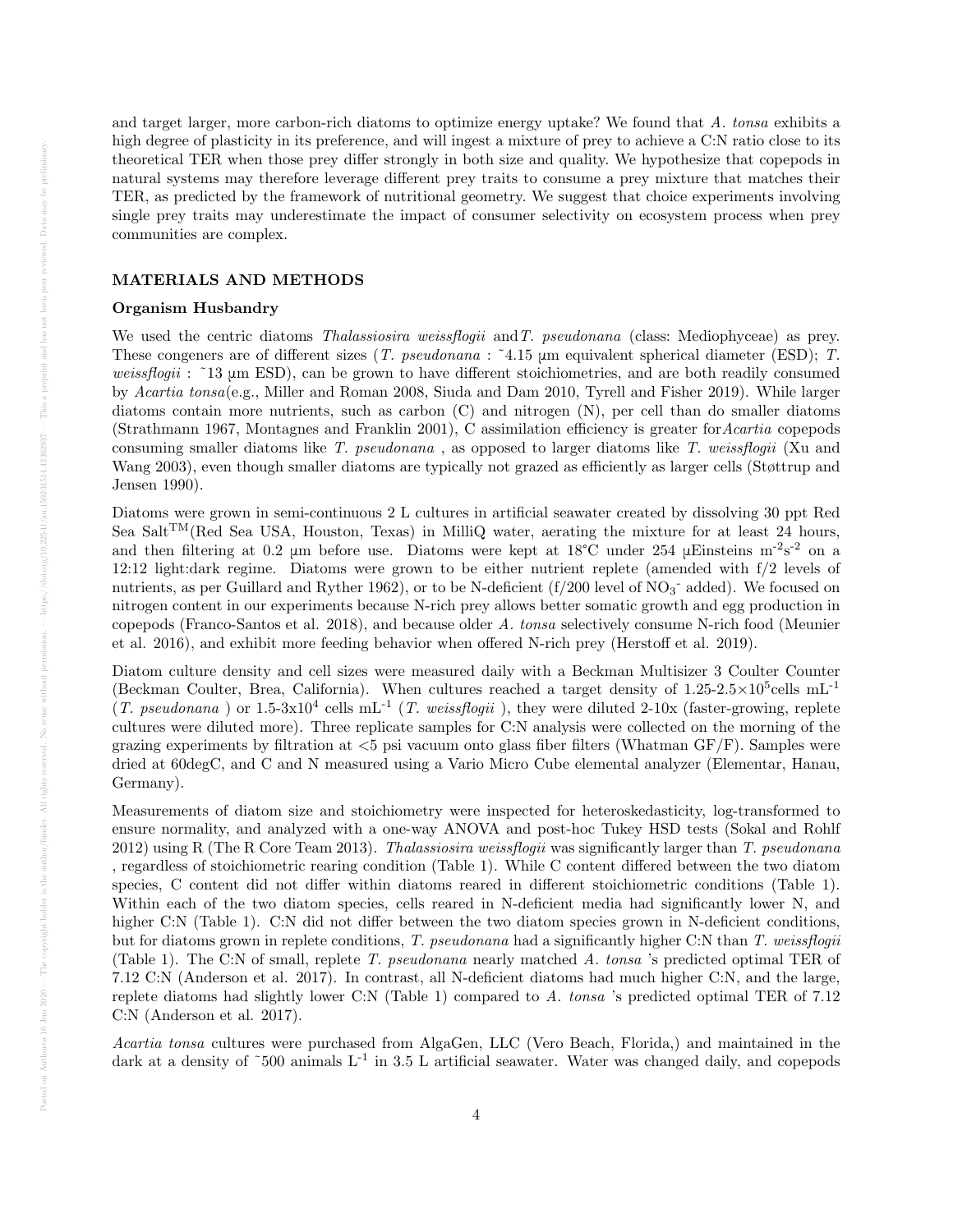were fed ad libitum with equal parts replete and N-deficient T. weissflogiiand T. pseudonana, and the cryptophyte Rhodomonas salinagrown in f/2 media.

#### Experimental Setup

The experiment consisted of eight treatments run simultaneously that were intended to make three types of comparisons (Fig. 1). In four treatments, we offered copepods each of the four prey types singly to determine reference grazing rates in the absence of selection. In two other treatments, copepods were offered pairs of large and small diatoms, each from different rearing conditions, in two different treatments, to determine if copepods could switch between prey of different size based on their cellular C:N. Last, in two treatments, we offered copepods pairs of large and small diatoms from the same nutrient rearing condition, either stoichiometrically replete or N-deficient, to assess size-selectivity. We did not conduct stoichiometricselective grazing trials because such selectivity has already been shown in numerous studies (e.g., Cowles et al. 1988, Boersma et al. 2016, Meunier et al. 2016).

The experiment was run in the dark on a plankton wheel (~1 rpm) in 225 mL Falcon<sup>TM</sup>polypropylene centrifuge tubes (Corning Incorporated, Corning, New York) for 24 hours. Due to space constraints on the plankton wheel, we could only accommodate three replicates of each treatment at a single time. To increase replication, the experiment was repeated on three separate dates (July 26-27, July 30-31, and August 1- 2, 2018) to yield nine total replicates for each of the three grazing trials. To determine whether there were significant differences in C and N ingestion between the three experiment dates, we added  $1e^{-10}$  to all measurements to account for the lack of ingestion in some treatments, and then we log-transformed these values to render them normal and homogenize variance. These data were analyzed with a nested ANOVA (Sokal and Rohlf 2012) in R (The R Core Team 2013) using the package nlme (Pinheiro et al. 2020). In the nested ANOVA, day was treated as a random variable, nested within treatment. We determined that there were no significant differences in either C ingestion (F<sub>2, 103</sub> = 1.89,  $p = 0.16$ ) or N ingestion (F<sub>2, 103</sub> =  $1.94, p = 0.15$ ) within similar treatments run on different dates. Because of this, and because all experiments were run close to each other in time, and used the same media, we treated the nine measurements as true replicates. We also ran controls to measure algae growth during the experiment, using tubes that only contained phytoplankton (Frost 1972). All grazing trial tubes contained 10 adult female A. tonsaand their associated diatom prey (Fig. 1). An initial 10 mL sample was taken from each tube immediately after adding copepods and preserved with Lugol's Iodine for later cell count analysis. After 24h, a final 10 mL sample was taken from each tube and preserved with Lugol's Iodine for later cell count analysis.

#### Data analysis

We calculated ingestion using the equations in Frost (1972). By multiplying the number of cells ingested by each diatom type's nutritional content, we determined the ingested C and N ( $\mu$ g copepod<sup>-1</sup> h<sup>-1</sup>), and the overall C:N (mol:mol) ingested. Comparing C and N ingestion allowed us to assess selectivity on the two diatom species despite the ˜15-fold difference cell size, as calculated by cell volume, and the difference in diatom abundance in mixtures, where the smaller T. pseudonana was ~2.5-fold more abundant than the larger T. weissflogii . In cases where we calculated negative cell ingestion for a particular diatom type, we set ingestion to zero. This happened consistently, in eight of the nine measurements of small, replete diatoms in the size-selective grazing trials, and in all nine measurements of large, N-deficient diatoms in the size  $\times$ stoichiometry grazing trials.

In all three grazing trials, we wanted to test if the observed outcomes matched predicted differences based on our hypotheses. We investigated  $(1)$  in single-species grazing trials, whether A. tonsa would use compensatory grazing to ingest similar amounts of N when each diatom species from each nutrient condition was offered alone. We predicted that (2) in size  $\times$  stoichiometry grazing trials, where there was a strong contrast in both diatom size and C:N, whether A. tonsawould selectively remove mixtures of diatoms to optimize their elemental intake as closely as possible to their TER; and (3) in size-selective grazing trials, where diatom size strongly contrasted but stoichiometric differences were minimal, whether A. tonsa would use selectively remove the larger, more C- and energy-rich diatom in the mixture, regardless of the quality of the diatom pair.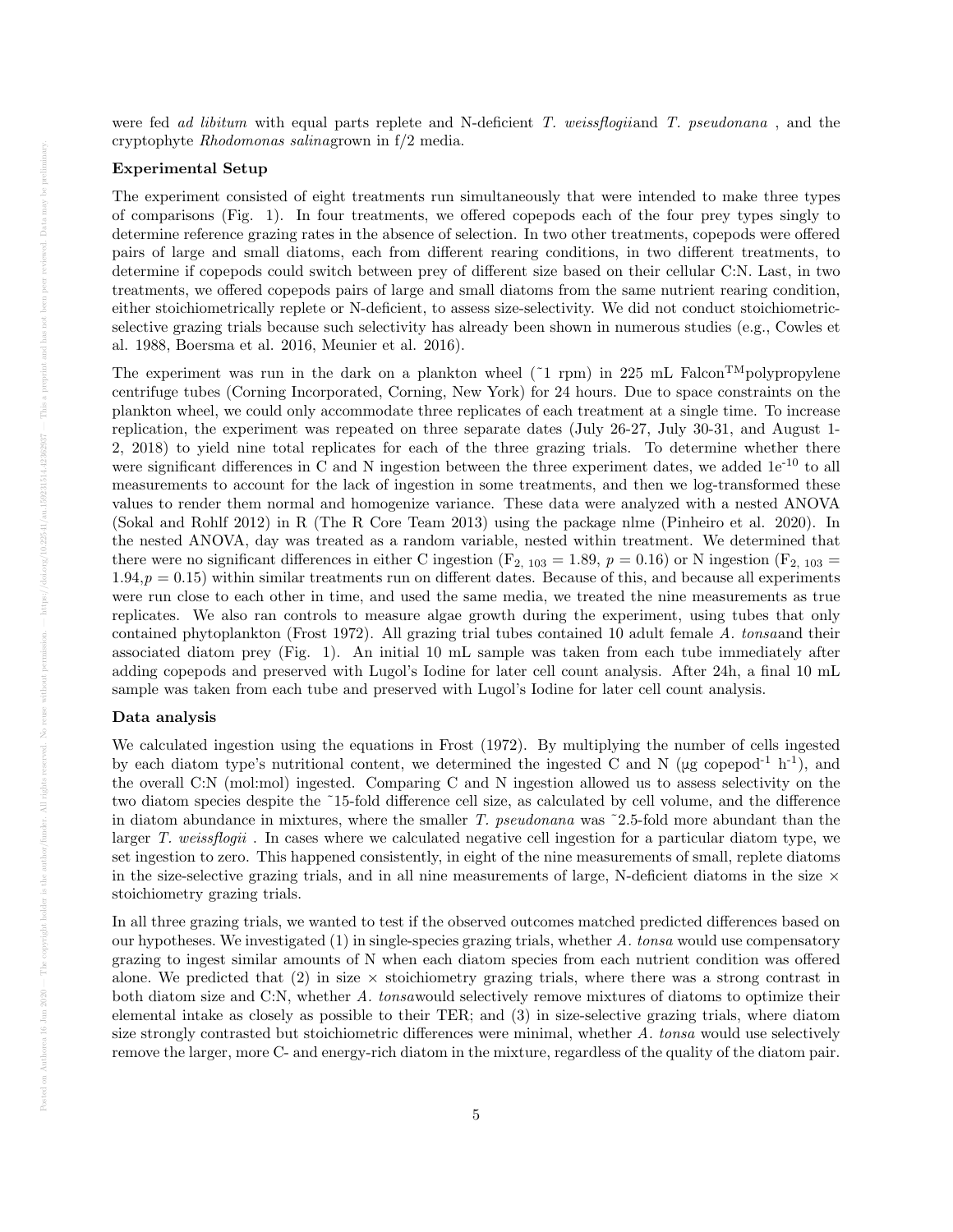Because we planned to perform a series of comparisons to test these specific predicted results, we performed Welch's t-tests on these focal groups. Welch's t-test allows for unequal variance, which is important because we anticipated there may be more variance in counting the larger, rarer  $T$ . weissflogii on the Coulter Counter, as compared to the smaller, more abundant T. pseudonana .

For both the size  $\times$  stoichiometry grazing trials and the size-selective grazing trials, we used two-sample Student's t-tests to compare the overall C:N ingested during the course of the choice experiments to the average C:N of each diatom type by itself. This allowed us to determine which diatom type was contributing more stoichiometrically to the copepod's diet. For both the size-selective grazing trials and the size  $\times$ stoichiometry grazing trials, we used C ingestion rates for each diatom type within a pair to calculate prey preference using Chesson's selectivity index,  $\alpha$  (Chesson 1978, 1983). We then used a t-test to compare the observed  $\alpha$  in trials to  $\alpha = 0.5$  (no selectivity).

# RESULTS

#### Single species grazing trials

When offered one diatom type at a time, adult female A. tonsaexhibited roughly similar average ingestion rates for the two diatom species (average ingestion of T. weissflogii = 1120 cells copepod<sup>-1</sup> h<sup>-1</sup>, of T. pseudonana = 1320 cells copepod<sup>-1</sup>h<sup>-1</sup>) although there was some variation among nutrient treatments. This meant that the amount of C and N consumed ( $\mu$ g copepod<sup>-1</sup> h<sup>-1</sup>) from T. weissflogii was ~12-fold and ~8.6fold greater than T. pseudonana, because the amount of C and N associated with large diatoms was much greater than for small diatoms.

The copepods exhibited some compensatory grazing in these experiments. When offered the large diatom, ingestion was 3.4-fold higher on N-deficient diatoms as compared to replete cells ( $p = 0.023$ ; Table 2; Fig. 2C). Consequently, the copepods obtained significantly more C ( $p = 0.032$ ) but not significantly more N ( $p$ )  $= 0.98$ ), from N-deficient T. weissflogii as compared to replete T. weissflogii (Table 2, Figs. 2A-2B). For the small diatom, T. pseudonana, cell ingestion rates were essentially identical on replete and N-deficient cells  $(p = 0.31;$  Table 2, Fig. 2C).

## Size  $\times$  stoichiometry grazing trials

The copepods in our grazing trials selectively consumed diatom mixtures to match their C:N intake to Anderson et al.'s (2017) predicted optimal TER of 7.12 (Table 2; Figs. 3A-3C & 4A-4B). Adult female A. tonsa showed a distinct preference for replete T. pseudonanawhen it was offered in combination with N-deficient T. weissflogii (Table 2, Figs. 3A-3C & 4A-4B). In this trial mixture, the small, replete diatoms closely match the predicted optimal TER, whereas the large, N-deficient diatoms were above the optimal TER (Table 1). Matching what may be predicted based on the diatom's stoichiometry, we observed that N-deficient T. weissflogii were completely avoided, and replete T. pseudonana were exclusively consumed (Table 2, Figs. 3A-3C & 4A-4B). The cell ingestion rate for replete T. pseudonana was 5.92-fold greater than for the same cell type when offered singly (Figs. 2C & 3C). As a consequence, copepods ingested all of their C and N from the small diatom in the mixture (C:  $p = 0.016$ ; N:  $p = 0.011$ ), even though T. pseudonana only comprised 0.14-fold the C, and 0.23-fold the N available, as compared to the larger T. weissflogii . Because replete T. pseudonana was the only diatom consumed, the overall C:N ingestion matched that of the replete T. pseudonana (Fig. 4A; average C:N = 7.13), and Chesson's  $\alpha$  measured perfect selection for T. pseudonana (Fig. 4B;  $\alpha = 1$ , d.f. = 8,  $p = 0$ ).

In the other trial mixture, the copepods again selectively grazed diatom mixtures to match their C:N intake to Anderson et al.'s (2017) predicted optimal TER of 7.12. In this case, copepods removed both diatom types offered (Table 2; Figs. 3A-3C & 4A-4B). Compared to the copepod's predicted optimal TER, the small, N-deficient diatom was too C-rich, and the large, replete diatom too C-poor (Table 1). Here, A. tonsapreferentially removed smaller, N-deficient T. pseudonana when it was offered in combination with larger, replete T. weissflogii(Table 2; Figs. 3A-3C & 4A-4B). In this diatom mixture, the cell ingestion rate was 8.16-fold higher for N-depleted T. pseudonanacompared to replete T. weissflogii (t = 4.93, d.f. = 16,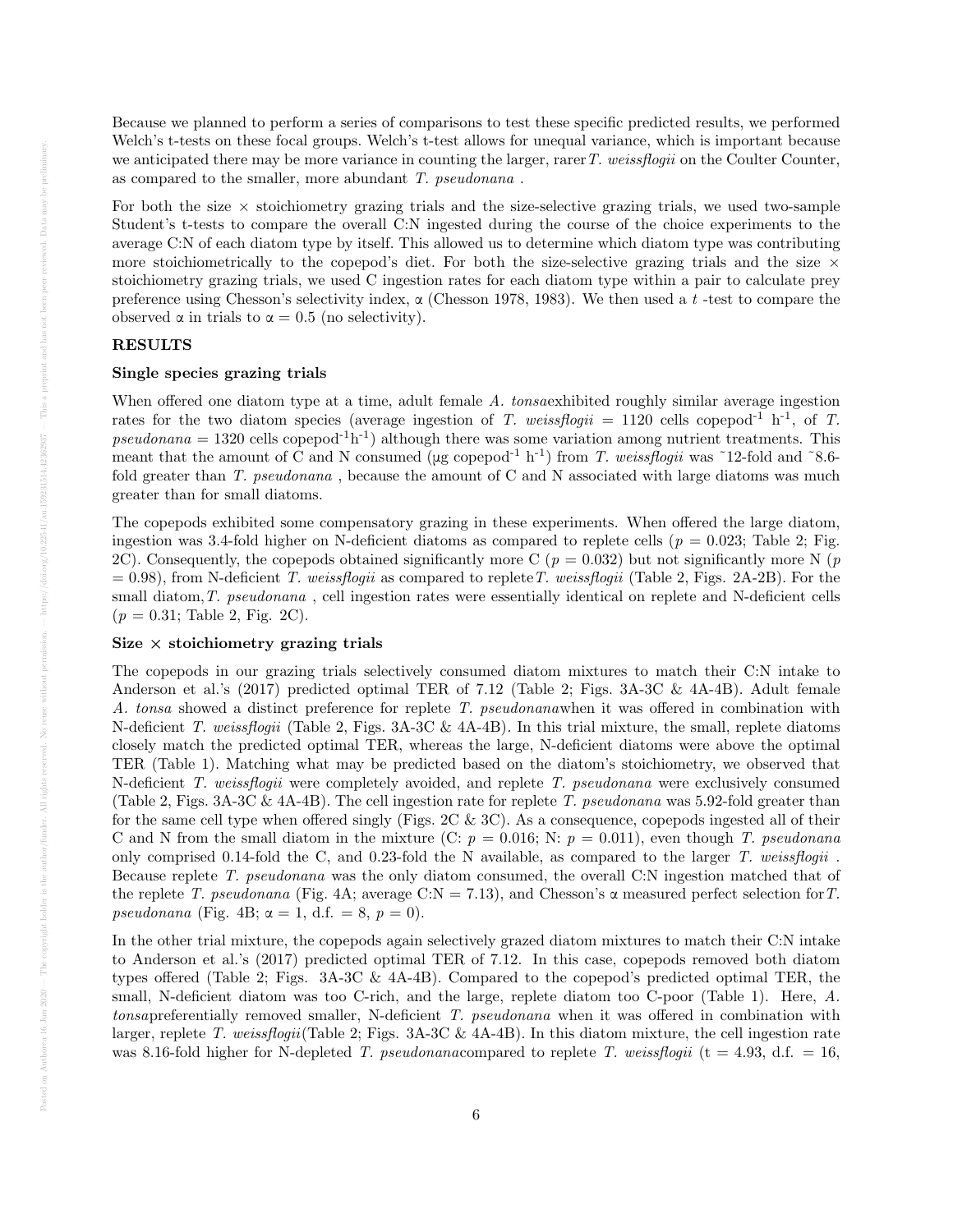$p< 0.0001$ ), and fully 4.68-fold greater than when N-deficient T. pseudonana was offered singly (Figs. 2C & 3C;  $t = -7.70$ , d.f. = 16,  $p < 0.0001$ ). Despite the lower ingestion rate on the larger diatom, adult female A. tonsaobtained more C and N from the replete T. weissflogii because this species accounted for ˜70% of the C and N in available prey, which resulted in copepods obtaining more C from T. pseudonana (Fig. 4B;  $\alpha$ T. pseudonana = 0.73, t = 2.39, d.f. = 8,  $p = 0.044$ ). Consuming both types of diatoms resulted in copepods ingesting an overall C:N that was intermediate between the replete T. weissflogii and the N-deficient T. pseudonana (Fig. 4A; average C:N =  $6.94 \pm 0.53$ ), and closely matched the predicted optimal TER for A. tonsa(Anderson et al. 2017).

# Size-selective grazing trials

When offered different-sized cells that had relatively small differences in cellular C:N, adult female Acartia tonsa consumed both diatom types, but ultimately consumed much more of the larger, less abundant, and more C- and N-rich diatom within the pair (Table 2; Figs. 3D-3F), resulting in selective removal of T. weissflogii within the mixture (Figs. 4C-4D). When offered pairs of N-deficient diatoms, the larger diatoms were grazed marginally more than small diatoms (Fig.  $3F$ ;  $p = 0.076$ ), and A. tonsa consumed 2.74-fold more T. weissflogii in this mixture. When offered pairs of replete diatoms, there was a significantly more grazing on larger diatoms (Fig.  $3F;p = 0.0091$ ), and very few T. pseudonana were consumed overall. As compared to T. pseudonana , T. weissflogiiaccounted for 5.11 to 7.66 times the C, and 4.86 to 10.55 times the N in both the N-deficient and replete experiments, respectively. Therefore,A. tonsa obtained almost all of its C and N from T. weissflogii in both the N-deficient diatom mixture (Table 2; Figs. 3D & 3E, C:  $p = 0.0068$ ; N:  $p = 0.0069$ , and in the replete diatom mixture (Table 2; Figs. 3D & 3E, C:  $p < 0.0001$ ; N:  $p < 0.0001$ ).

Due to these grazing patterns, the C:N of the copepod's diet did not differ from the C:N of T. weissflogii. either when offered replete cells ( $t = 0.32$ , d.f. = 15,  $p = 0.75$ ; Fig. 4C), or when offered N-deficient cells (t  $=$  -0.77, d.f.  $=$  16,  $p = 0.45$ ; Fig. 4C). Additionally, we observed strong preferential removal of T. weissflogii using Chesson's  $\alpha$ , both when offered pairs of N-deficient diatoms (Fig. 4D;  $\alpha = 0.97$ ;  $t = 184.45$ , d.f.  $= 8, p$  $< 0.0001$ , and when offered pairs of replete diatoms (Fig. 4D;  $\alpha = 0.89$ ;  $t = 7200.94$ , d.f. = 8,  $p < 0.0001$ ).

As in the single species grazing trials, there was evidence of compensatory feeding by the adult female A. tonsa in these size-selective grazing trials. The higher cell ingestion rate in trials with N-deficient diatoms (Fig. 3F), and particularly the greater ingestion of large diatoms (Fig. 4D) resulted in essentially equivalent N-ingestion (Table 2, Fig. 3E,  $p = 0.16$ ), whereas the C ingestion differed by nearly three-fold (Table 2, Fig. 3D,  $p = 2.01e-04$ .

In summary, when offered diatoms singly, adult female A. tonsaengaged in compensatory feeding only with the large diatoms, although the overall cell ingestion rate was low (Fig. 2). Next, during size  $\times$  stoichiometry grazing trials, when A. tonsa were simultaneously offered small and large diatoms that differed in elemental content, the copepods preferred the smaller diatom species, whether it was N-replete or N-depleted (Fig. 3A-3C; Fig. 4B). In these treatments, the final C:N ingested was indistinguishable no matter which diatom was N-rich ( $t = -0.51$ , d.f. = 16,  $p = 0.61$ ; Fig. 4A), and very close to the TER. Last, during size-selective grazing trials, the copepods that were offered diatoms that differed in size but were similar in C:N preferred the larger diatom, which accounted for more biomass and was nutritionally- and energetically-superior on a cell-by-cell basis (Fig. 3D-F; Fig. 4D).

## DISCUSSION

Our study is the first to show that copepods can actively and effectively reach their TER by leveraging size differences in nutritionally distinct prey. Previous studies have typically focused on selectivity based on one prey characteristic or another, so as to unambiguously identify those traits that control selectivity (e.g., DeMott 1989). Some of these preferences reflect needs, such as prey stoichiometry or fatty acid content, which influence the consumer's growth and reproduction (Klein Breteler et al. 2005, Malzahn and Boersma 2012, Meunier et al. 2016). Others, like preference for prey of a certain size or mobility, are presumed to reflect ease of prey detection, capture, and processing (Frost 1972, Kiørboe et al. 1996, Jakobsen et al.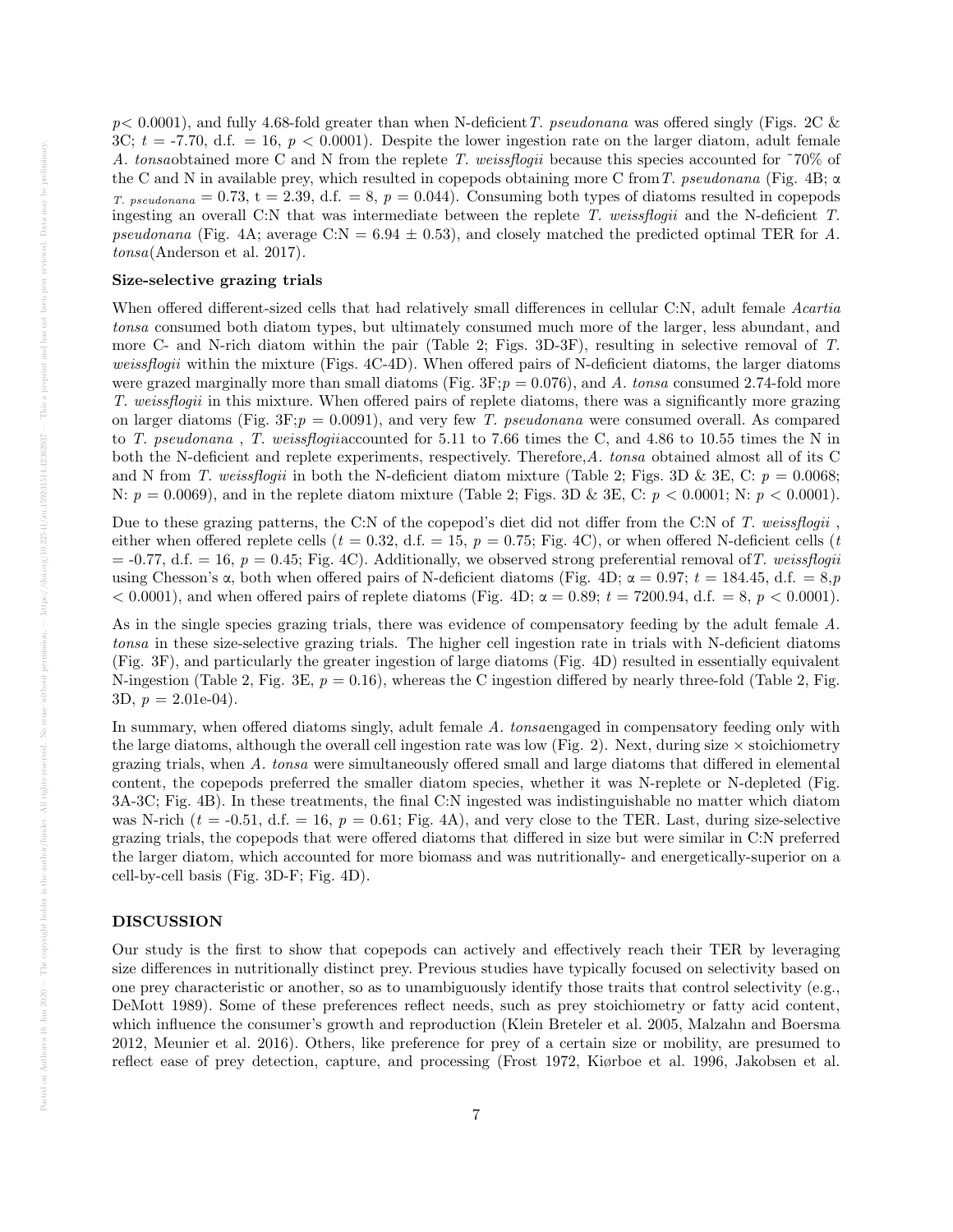2005, Meunier et al. 2013, Saiz et al. 2014). Often, selectivity is thought to be a linear combination of these seemingly independent types of preferences (Wirtz 2012, Litchman et al. 2013). However, some copepods can adjust their feeding strategies or modes while foraging (Kiørboe et al. 1996, Kiørboe 2011, Saiz et al. 2014), which may help them reach their TER by targeting physically distinct prey forms that are in some way nutritionally distinct. We built on prior studies to ask whether such flexibility granted copepods greater leeway to manage the stoichiometry of their diet when feeding on a diverse prey assemblage.

Our results suggest that factors governing size-selective predation are complex. The patterns of selectivity observed in size  $\times$  stoichiometry grazing trials indicated that the copepods distinguished between prey that differed in multiple traits, and that the copepods leveraged these differences to match their TER by grazing diatoms in different amounts in both treatments. These observations are in line with the theory of nutritional geometry (Raubenheimer and Simpson 2004, Raubenheimer and Jones 2006, Simpson and Raubenheimer 2011), because copepods mixed their prey intake in different ways to obtain their target C:N. Because consuming food with an excess of particular nutrients can be deleterious to consumers (Boersma and Elser 2006, Tao et al. 2014), some consumers may ingest a mixture of prey types with different stoichiometric imbalances compared to the consumer's requirements. When combined, these different deficiencies in prey stoichiometry may allow the consumer to still reach its target stoichiometry (Simpson and Raubenheimer 2011) and approach the consumer's TER (Anderson et al. 2017). Replete T. pseudonana , which comprised the entirety of the diet in one treatment, had almost the same C:N ratio as the ingested mixture of Ndeficient T. pseudonana and replete T. weissflogii in the other, and very closely match the predicted optimal TER for A. tonsa(Anderson et al. 2017). This selective removal of such a large proportion of small diatoms in these treatments indicates that  $A$ . tonsa may have needed to change its foraging strategies to obtain an optimal overall C:N, even if it meant consuming some prey items that, when offered alone, would have non-preferred stoichiometric or physical characteristics. Although T. pseudonana is not typically grazed very efficiently due to its small size (Støttrup and Jensen 1990), its more desirable stoichiometric content under replete conditions seems to have lead copepods to target this diatom species exclusively, presumably by using suspension feeding (Hansen et al. 1994), and to actively reject any encountered T. weissflogii (Poulet and Marsot 1978, Huntley et al. 1983).

However, when prey differ most strongly in only one important trait, such as size, we observed that A. tonsa engaged in simple, size-based selectivity. The copepods likely chose larger prey based on its greater energetic yield, rather than engaging in mixed grazing strategies. Consistent with previous studies of size selectivity in copepods (e.g., Mullin 1963, Richman and Rogers 1969), we observed that adult female A. tonsa selectively removed the larger diatom offered within a pair, despite the smaller diatom sometimes better matching the copepod's predicted optimal TER (Anderson et al. 2017). When faced with a stoichiometrically-similar food source, A. tonsa may be evolutionarily constrained to maximize energy- and nutrient-intake, here, by selectively consuming the larger cells. Thus, the active choices that copepods make can differ in response to multiple prey traits such that simple selectivity experiments may underestimate a consumer's agency in prey selectivity. Furthermore, selectivity experiments that manipulate single prey characteristics may underestimate the importance of consumer selectivity on ecosystem process when prey communities are complex.

When consumers selectively remove prey with particular C:N, the overall stoichiometric content of the remaining prey community will shift. This could have numerous important consequences, such as changing the availability of specific prey for other consumers, or changing the rate of C flux into storage pools via sinking fecal pellets and/or unconsumed detrital material (Franco-Santos et al. 2018). Selectivity by copepods like A. tonsa could have important consequences for the nutritional targets within food webs, and alter the nutritional geometric framework of communities (Raubenheimer and Simpson 2004, Simpson and Raubenheimer 2011). Phytoplankton assemblages in the field are even more diverse than the diatom mixtures used in our experiments, with respect to traits like prey size, motility and stoichiometric content, suggesting selective consumers like A. tonsa may likely have greater scope to reach their TER. Because consumers may use nutritional geometry and consume a variety of prey to meet their TER, single-species choice experiments may not be sufficient to predict ecosystem-level effects of consumers when prey communities are complex.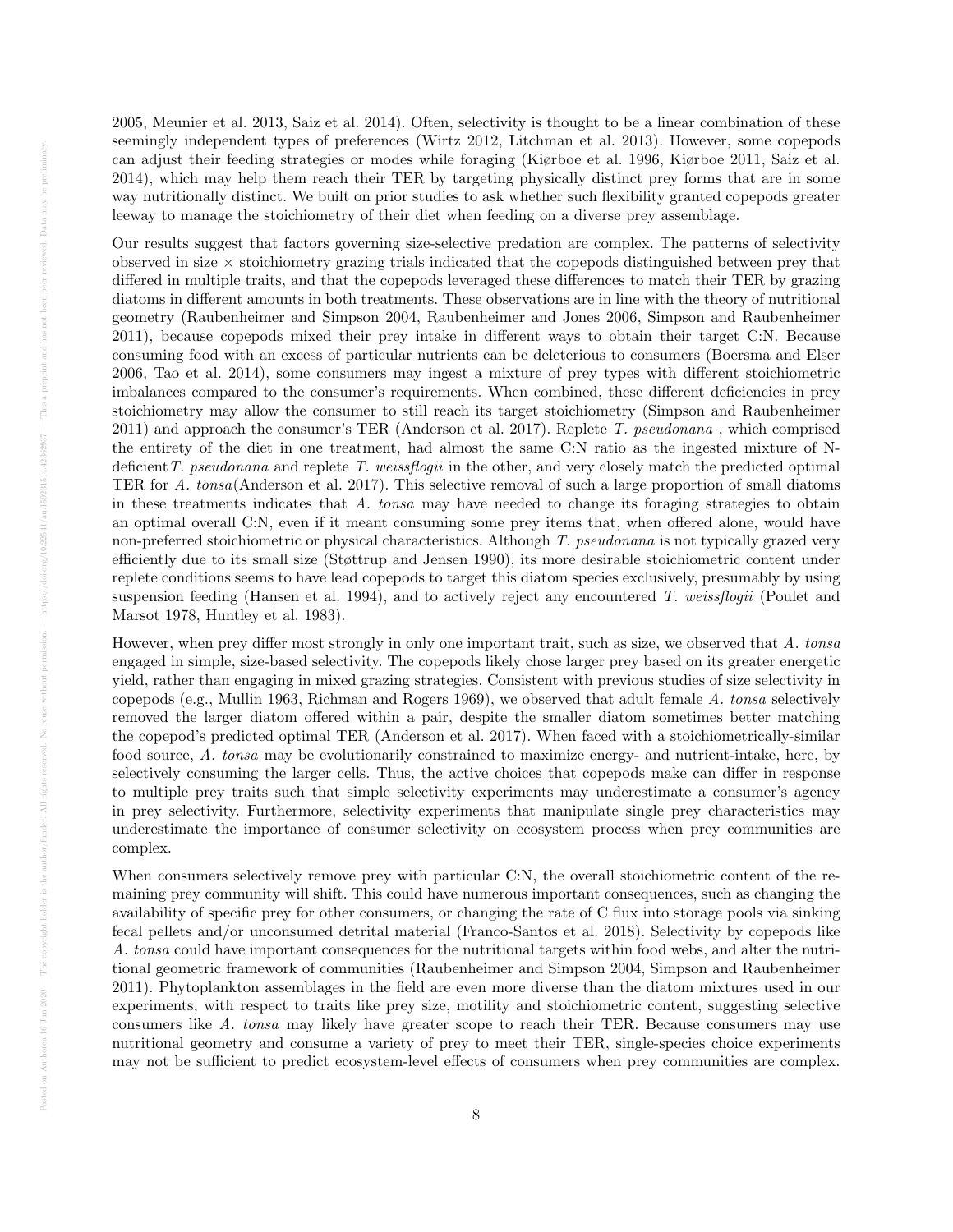Thus, copepods may survive and reach their target TER even in nutrient-poor conditions, so long as their prey varies both stoichiometrically and physically in some manner that allows for selectivity.

#### ACKNOWLEDGEMENTS

The authors would like to thank A. S. Tyrell, D. K. Padilla, and J. L. Collier for useful discussions. EMH was supported by an NSF-GRFP while performing this work as part of her Ph.D. dissertation. CLM was supported by the Bundesministerium für Bildung und Forschung (BMBF grant no. 01LN1702A), MB by the German Science Foundation within the Dynatrait programme . The authors would like to thank our reviewers for helpful comments.

## LITERATURE CITED

Ågren, G. I. 2004. The C:N:P stoichiometry of autotrophs - Theory and observations. Ecology Letters 7:185– 191.

Anderson, T. R., D. O. Hessen, M. Boersma, J. Urabe, and D. J. Mayor. 2017. Will invertebrates require increasingly carbon-rich food in a warming world? American Naturalist 190:725–742.

Berggreen, U., B. Hansen, and T. Kiørboe. 1988. Food size spectra, ingestion and growth of the copepod Acartia tonsa during development: Implications for determination of copepod production. Marine Biology 99:341–352.

Boersma, M., and J. J. Elser. 2006. Too much of a good thing: On stoichiometrically balanced diets and maximal growth. Ecology 87:1325–1330.

Boersma, M., K. A. Mathew, B. Niehoff, K. L. Schoo, R. M. Franco-Santos, and C. L. Meunier. 2016. Temperature driven changes in the diet preference of omnivorous copepods: no more meat when it's hot? Ecology Letters 19:45–53.

Butler, N. M., C. A. Suttle, and W. E. Neill. 1989. Discrimination by freshwater zooplankton between single algal cells differing in nutritional status. Oecologia 78:368–372.

Chesson, J. 1978. Measuring preference in selective predation. Ecology 59:211–215.

Chesson, J. 1983. The estimation and analysis of preference and its relatioship to foraging models. Ecology 64:1297–1304.

Cowles, T. J., R. J. Olson, and S. W. Chisholm. 1988. Food selection by copepods: Discrimination on the basis of food quality. Marine Biology 100:41–49.

DeMott, W. R. 1989. Optimal foraging theory as a predictor of chemically mediated food selection by suspension-feeding copepods. Limnology and Oceanography 34:140–154.

Elser, J. J., D. R. Dobberfuhl, N. A. MacKay, and J. H. Schampel. 1996. Organism size, life history, and N:P stoichiometry: Toward a unified view of cellular and ecosystem processes. BioScience 46:674–684.

Emlen, J. M. 1966. The role of time and energy in food preference. The American Naturalist 100:611–617.

Finkel, Z. V., J. Beardall, K. J. Flynn, A. Quigg, T. A. V. Rees, and J. A. Raven. 2009. Phytoplankton in a changing world: Cell size and elemental stoichiometry. Journal of Plankton Research 32:119–137.

Franco-Santos, R. M., H. Auel, M. Boersma, M. De Troch, C. L. Meunier, and B. Niehoff. 2018. Bioenergetics of the copepod Temora longicornis under different nutrient regimes. Journal of Plankton Research 40:420– 435.

Frost, B. W. 1972. Effects of size and concentration of food particles on the feeding behavior of the marine planktonic copepod Calanus pacificus . Limnology and Oceanography 17:805–815.

Frost, P. C., J. P. Benstead, W. F. Cross, H. Hillebrand, J. H. Larson, M. A. Xenopoulos, and T. Yoshida. 2006. Threshold elemental ratios of carbon and phosphorus in aquatic consumers. Ecology letters 9:774–779.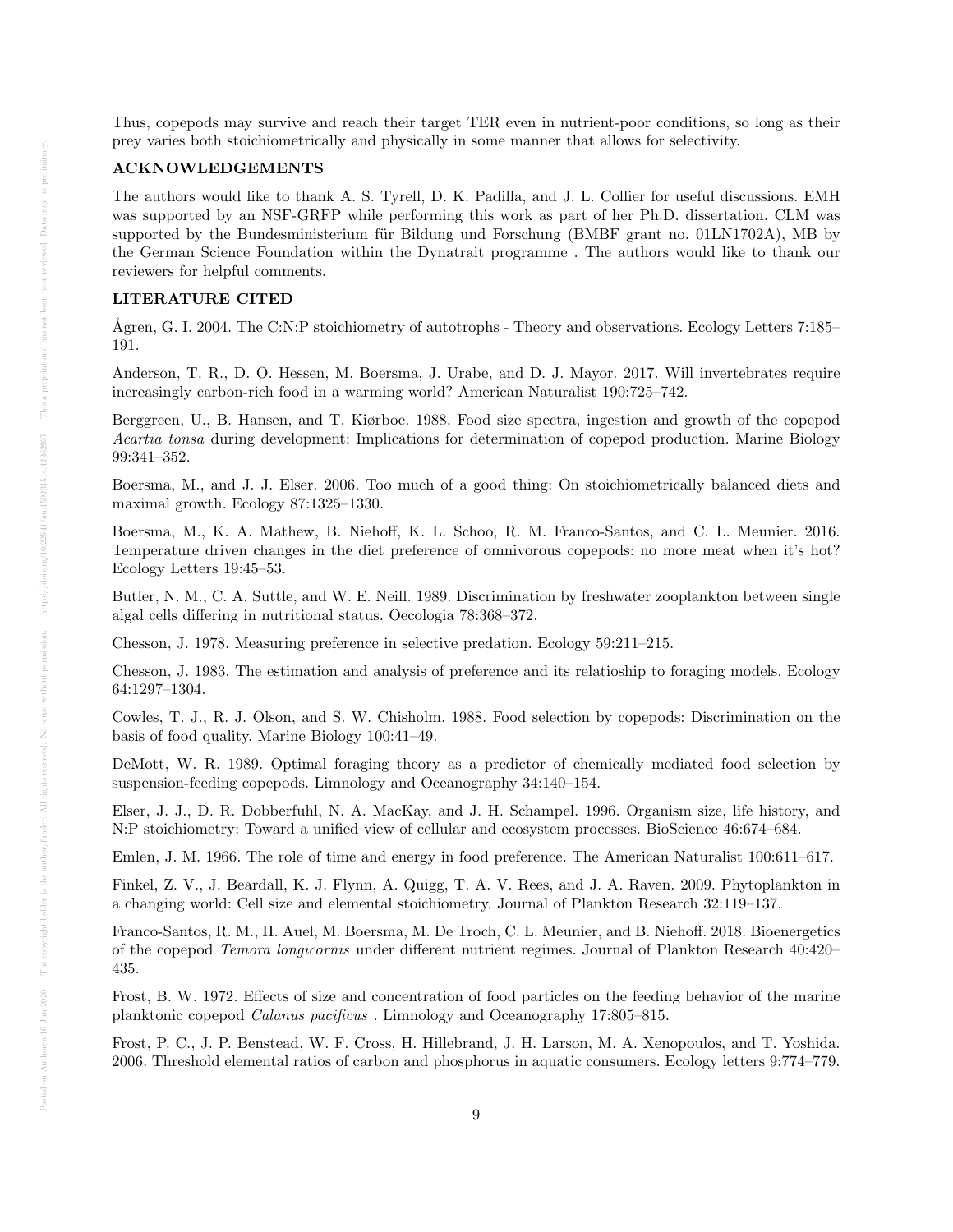Frost, P. C., M. A. Evans-White, Z. V Finkel, T. C. Jensen, and V. Matzek. 2005. Are you what you eat? Physiological constraints on organismal stoichiometry in an elementally imbalanced world. Oikos 109:18–28.

Guillard, R. R. L., and J. H. Ryther. 1962. Studies of marine planktonic diatoms. I. Cyclotella nana Hustedt, and Detonula confervacea (Cleve) Gran. Canadian Journal of Microbiology 8:229–239.

Hall, S. R. 2009. Stoichiometrically explicit food webs: Feedbacks between resource supply, elemental constraints, and species diversity. Annual Review of Ecology, Evolution, and Systematics 40:503–528.

Hansen, B., P. K. Bjørnsen, and P. J. Hansen. 1994. The size ratio between planktonic predators and their prey. Limnology and Oceanography 39:395–403.

Herstoff, E. M., S. B. Baines, M. Boersma, and C. L. Meunier. 2019. Does prey elemental stoichiometry influence copepod swimming and behavior over ontogeny? Limnology and Oceanography 64:2467–2477.

Huntley, M. E., K.-G. Barthel, and J. L. Star. 1983. Particle rejection by Calanus pacificus : Discrimination between similarly sized particles. Marine Biology 74:151–160.

Isari, S., M. Antó, and E. Saiz. 2013. Copepod foraging on the basis of food nutritional quality: Can copepods really choose? PLoS ONE 8:e84742.

Jakobsen, H. H., E. Halvorsen, B. W. Hansen, and A. W. Visser. 2005. Effects of prey motility and concentration on feeding in Acartia tonsa and Temora longicornis : The importance of feeding modes. Journal of Plankton Research 27:775–785.

Kiørboe, T. 2011. How zooplankton feed: Mechanisms, traits and trade-offs. Biological Reviews 86:311–339.

Kiørboe, T., E. Saiz, and M. Viitasalo. 1996. Prey switching behaviour in the planktonic copepod Acartia tonsa . Marine Ecology Progress Series 143:65–75.

Klein Breteler, W. C. M., N. Schogt, and S. Rampen. 2005. Effect of diatom nutrient limitation on copepod development: Role of essential lipids. Marine Ecology Progress Series 291:125–133.

Krebs, J. R., J. T. Erichsen, M. I. Webber, and E. L. Charnov. 1977. Optimal prey selection in the great tit (Parus major ). Animal Behaviour 25:30–38.

Laidre, K. L., M. P. Heide-Jørgensen, and T. G. Nielsen. 2007. Role of the bowhead whale as a predator in West Greenland. Marine Ecology Progress Series 346:285–297.

Lavigne, D. M. 2003. Chapter 2: Marine mammals and fisheries: The role of science in the culling debate. Pages 31–47 in N. Gales, M. Hindell, and R. Kirkwood, editors. Marine Mammals- Fisheries, Tourism and Management Issues. First edition. CSIRO Publishing, Collingwood, Victoria, Australia.

Lehman, J. T. 1976. The filter-feeder as an optimal forager, and the predicted shapes of feeding curves. Limnology and Oceanography 21:501–516.

Libourel Houde, S. E., and M. R. Roman. 1987. Effects of food quality on the functional ingestion response of the copepod Acartia tonsa . Marine Ecology Progress Series 40:69–77.

Litchman, E., M. D. Ohman, and T. Kiorboe. 2013. Trait-based approaches to zooplankton communities. Journal of Plankton Research 35:473–484.

Litchman, E., P. de Tezanos Pinto, C. A. Klausmeier, M. K. Thomas, and K. Yoshiyama. 2010. Linking traits to species diversity and community structure in phytoplankton. Hydrobiologia 653:15–28.

MacArthur, R. H., and E. R. Pianka. 1966. On optimal use of a patchy environment. The American Naturalist 100:603–609.

Malzahn, A. M., and M. Boersma. 2012. Effects of poor food quality on copepod growth are dose dependent and non-reversible. Oikos 121:1408–1416.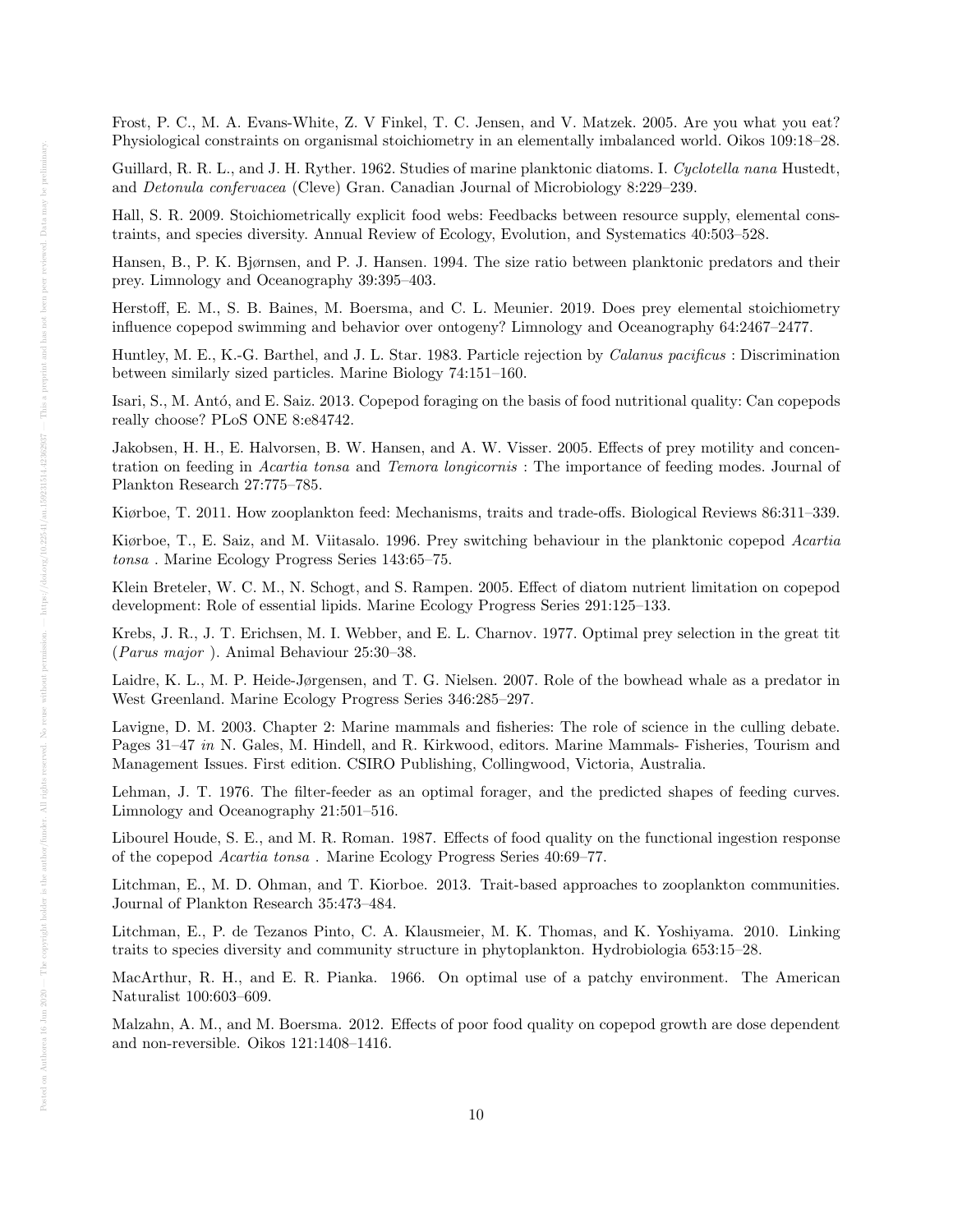Meunier, C. L., M. Boersma, R. El-Sabaawi, H. M. Halvorson, E. M. Herstoff, D. B. Van De Waal, R. J. Vogt, and E. Litchman. 2017. From elements to function: Toward unifying ecological stoichiometry and trait-based ecology. Frontiers in Environmental Science 5:doi: 10.3389/fenvs.2017.00018 The.

Meunier, C. L., M. Boersma, K. H. Wiltshire, and A. M. Malzahn. 2016. Zooplankton eat what they need: copepod selective feeding and potential consequences for marine systems. Oikos 125:50–58.

Meunier, C. L., F. M. Hantzsche, A. O. Cunha-Dupont, J. Haafke, B. Oppermann, A. M. Malzahn, and M. Boersma. 2012. Intraspecific selectivity, compensatory feeding and flexible homeostasis in the phagotrophic flagellate Oxyrrhis marina : Three ways to handle food quality fluctuations. Hydrobiologia 680:53–62.

Meunier, C. L., A. M. Malzahn, and M. Boersma. 2014. A new approach to homeostatic regulation: Towards a unified view of physiological and ecological concepts. PLoS ONE 9:e107737.

Meunier, C. L., K. Schulz, M. Boersma, and A. M. Malzahn. 2013. Impact of swimming behaviour and nutrient limitation on predator–prey interactions in pelagic microbial food webs. Journal of Experimental Marine Biology and Ecology 446:29–35.

Miller, C. A., and M. R. Roman. 2008. Effects of food nitrogen content and concentration on the forms of nitrogen excreted by the calanoid copepod, Acartia tonsa . Journal of Experimental Marine Biology and Ecology 359:11–17.

Mitra, A., C. Castellani, W. C. Gentleman, S. H. Jonasdottir, K. J. Flynn, A. Bode, C. Halsband, P. Kuhn, P. Licandro, M. D. Agersted, A. Calbet, P. K. Lindeque, R. Koppelmann, E. F. Moller, A. Gislason, T. Gissel Nielsen, and M. St. John. 2014. Bridging the gap between marine biogeochemical and fisheries sciences; configuring the zooplankton link. Progress in Oceanography 129:176–199.

Montagnes, D. J. S., and D. J. Franklin. 2001. Effect of temperature on diatom volume, growth rate, and carbon and nitrogen content: Reconsidering some paradigms. Limnology and Oceanography 46:2008–2018.

Mullin, M. M. 1963. Some factors affecting the feeding of marine copepods of the genus *Calanus*. Limnology and Oceanography 8:239–250.

Pinheiro, J., D. Bates, S. DebRoy, D. Sarka, and The R Core Team. 2020. nlme: Linear and Nonlinear Mixed Effects Models. R.

Plath, K., and M. Boersma. 2001. Mineral limitation of zooplankton: Stoichiometric constraints and optimal foraging. Ecology 82:1260–1269.

Poulet, S. A., and P. Marsot. 1978. Chemosensory grazing by marine calanoid copepods (Arthropoda: Crustacea). Science 200:1403–1405.

Quigg, A., Z. V Finkel, A. J. Irwin, Y. Rosenthal, T.-Y. Ho, J. R. Reinfelder, O. Schofield, F. M. M. Morel, and P. G. Falkowski. 2003. The evolutionary inheritance of elemental stoichiometry in marine phytoplankton. Nature 425:291–294.

Raubenheimer, D., and S. A. Jones. 2006. Nutritional imbalance in an extreme generalist omnivore: Tolerance and recovery through complementary food selection. Animal Behaviour 71:1253–1262.

Raubenheimer, D., and S. J. Simpson. 1997. Integrative models of nutrient balancing: Application to insects and vertebrates. Nutrition Research Reviews 10:151–179.

Raubenheimer, D., and S. J. Simpson. 2004. Organismal stoichiometry: Quantifying non-independence among food components. Ecology 85:1203–1216.

Richman, S., and J. N. Rogers. 1969. The feeding of Calanus helgolandicus on synchronusly growing populations of the marine diatomsDitylum brightwellii . Limnology and Oceanography 14:701–709.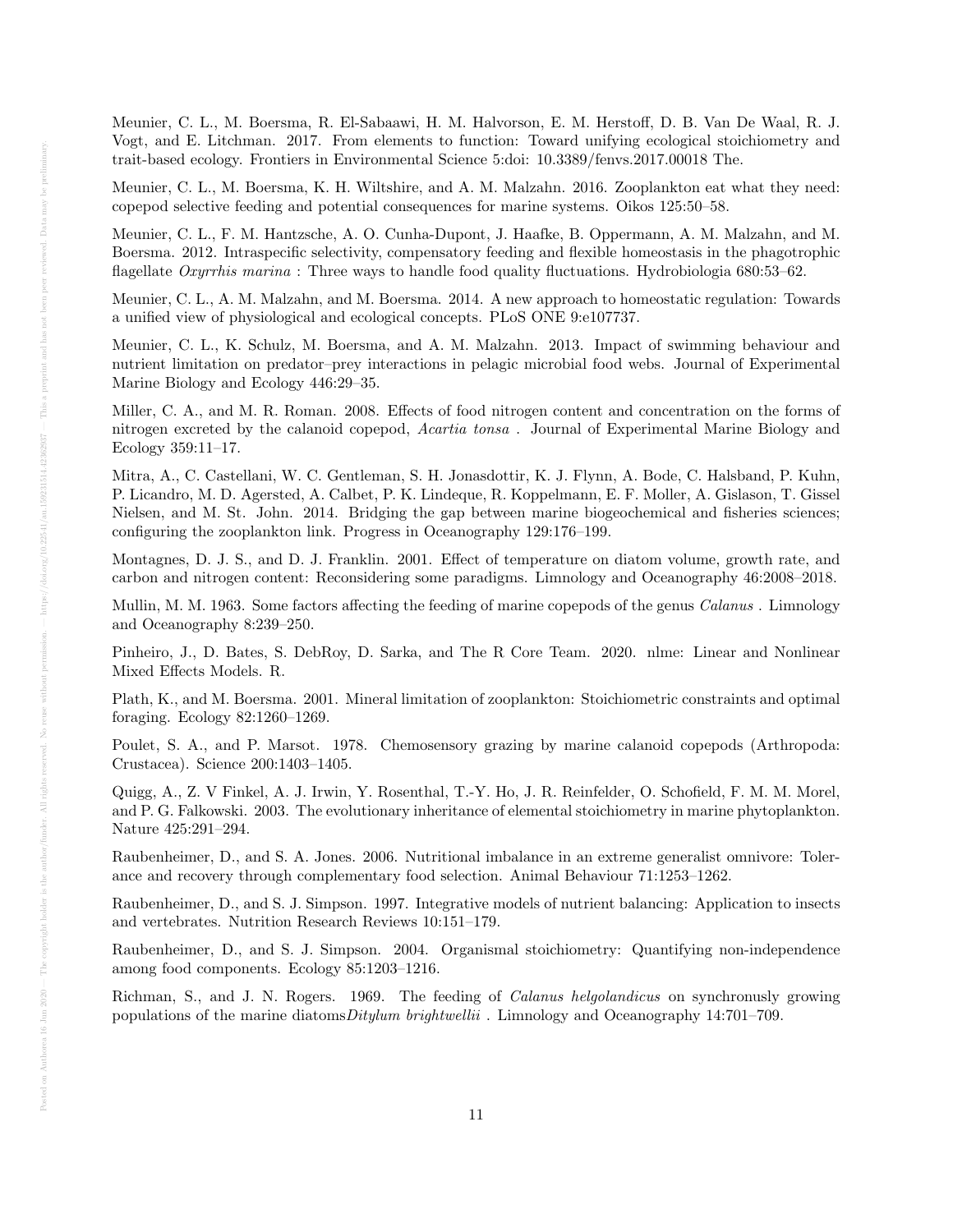Saiz, E., K. Griffell, A. Calbet, and S. Isari. 2014. Feeding rates and prey:predator size ratios of the nauplii and adult females of the marine cyclopoid copepod *Oithona davisae*. Limnology and Oceanography 59:2077–2088.

Simpson, S. J., and D. Raubenheimer. 2011. The nature of nutrition: A unifying framework. Australian Journal of Zoology 59:350–368.

Simpson, S. J., R. M. Sibly, K. P. Lee, S. T. Behmer, and D. Raubenheimer. 2004. Optimal foraging when regulating intake of multiple nutrients. Animal Behaviour 68:1299–1311.

Siuda, A. N. S., and H. G. Dam. 2010. Effects of omnivory and predator-prey elemental stoichiometry on planktonic trophic interactions. Limnology and Oceanography 55:2107–2116.

Sokal, R. R., and F. J. Rohlf. 2012. Biometry: The principles and practice of statistics in biological research. Fourth edition. W.H. Freeman and Company, New York.

Steinberg, D. K., S. A. Goldthwait, and D. A. Hansell. 2002. Zooplankton vertical migration and the active transport of dissolved organic and inorganic nitrogen in the Sargasso Sea. Deep Sea Research I 49:1445–1461.

Sterner, R. W., and J. J. Elser. 2002. Ecological stoichiometry: The biology of elements from molecules to the biosphere. Princeton University Press, Princeton NJ.

Stoecker, D. K., and N. K. Sanders. 1985. Differential grazing byAcartia tonsa on a dinoflagellate and a tintinnid. Journal of Plankton Research 7:85–100.

Stottrup, J. G., and J. Jensen. 1990. Influence of algal diet on feeding and egg-production of the calanoid copepod Acartia tonsa Dana. Journal of Experimental Marine Biology and Ecology 141:87–105.

Strathmann, R. 1967. Estimating the organic carbon content of phytoplankton from cell volume or plasma volume. Limnology and Oceanography 12:411–418.

Tao, L., A. R. Berns, and M. D. Hunter. 2014. Why does a good thing become too much? Interactions between foliar nutrients and toxins determine performance of an insect herbivore. Functional Ecology 28:190– 196.

The R Core Team. 2013. R: A Language and Environment for Statistical Computing. R Foundation for Statistical Computing, Vienna, Austria.

Turner, J. T. 2004. The importance of small pelagic planktonic copepods and their role in pelagic marine food webs. Zoological Studies 43:255–266.

Tyrell, A. S., and N. S. Fisher. 2019. Separating viscous and thermal effects of temperature on copepod feeding. Journal of Plankton Research 41:865–878.

Urabe, J., and Y. Watanabe. 1992. Possibility of N or P limitation for planktonic cladocerans: An experimental test. Limnology and Oceanography 37:244–251.

Wirtz, K. W. 2012. Who is eating whom? Morphology and feeding type determine the size relation between planktonic predators and their ideal prey. Marine Ecology Progress Series 445:1–12.

Wishner, K., E. Durbin, A. Durbin, M. Macaulay, H. Winn, and R. Kenney. 1988. Copepod patches and right whales in the Great South Channel off New England. Bulletin of Marine Science 43:825–844.

Xu, Y., and W. X. Wang. 2003. Fates of diatom carbon and trace elements by the grazing of a marine copepod. Marine Ecology Progress Series 254:225–238.

Zhou, L., and S. A. J. Declerck. 2019. Herbivore consumers face different challenges along opposite sides of the stoichiometric knife-edge. Ecology Letters 22:2018–2027.

Table 1: Size and stoichiometric composition of diatoms. The means of the equivalent spherical diameters (ESD), C, N, and C:N composition are shown  $(+1 \text{ SE})$ . For all,  $n = 3$  samples. A one-way ANOVA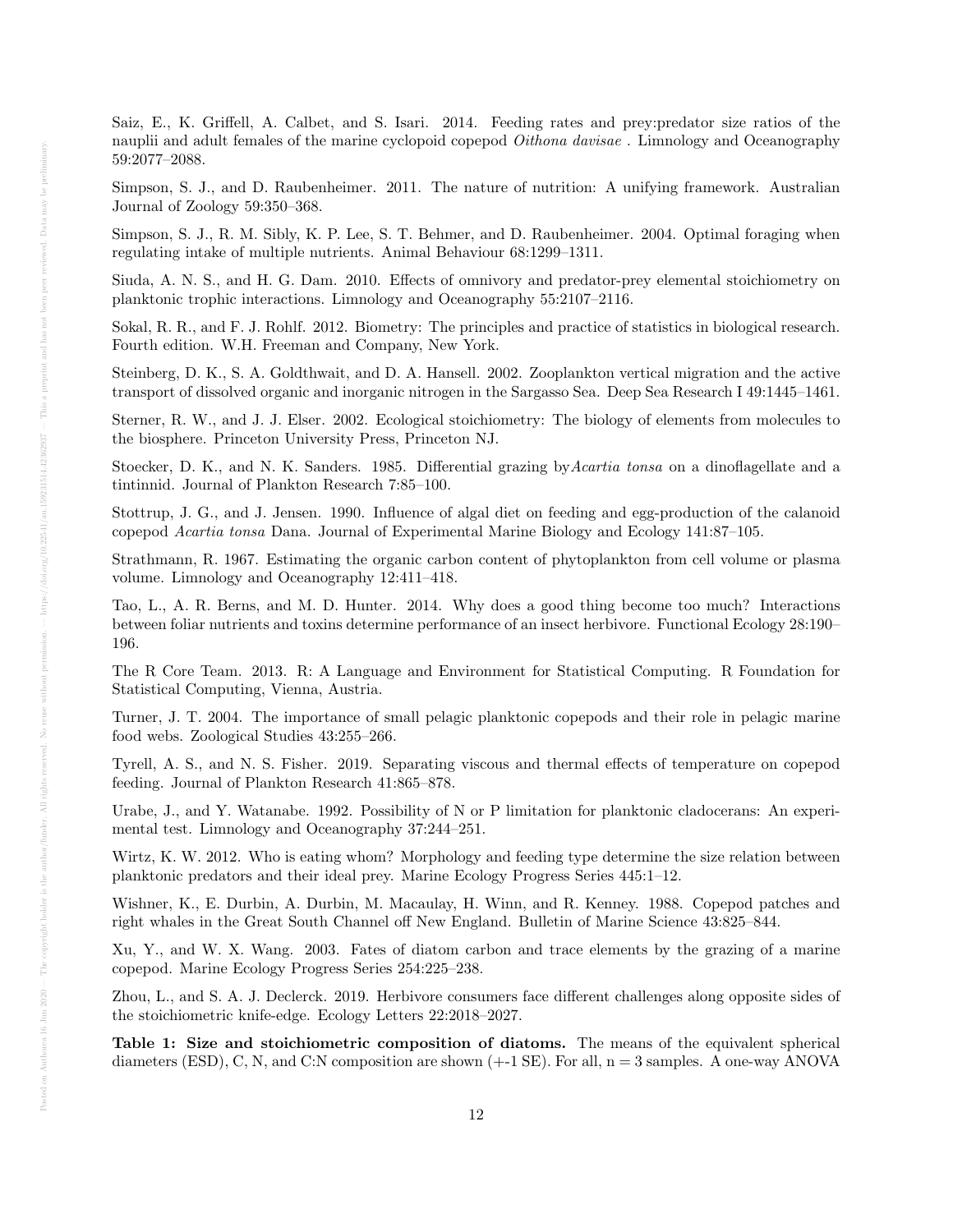was performed; the dependent variables are listed within each column, and the independent variables were the diatom species and condition. The results of post-hoc Tukey-Kramer test performed after each ANOVA are shown as letters within superscripts in each column.

Table 2: Results of analyses of variance of grazing experiments. Diatoms were either Thalassiosira weissflogii(Large) or T. pseudonana (Small), and were reared in either nutrient-replete  $(R)$  or N-deficient media (-N). Three grazing trials with nine replicates each were run (overviewed in Fig. 1). Because a series of comparisons with expected outcomes were planned, we performed Welch's t-tests on the focal groups shown. We asked whether there were significant differences in the grazing rate of C and N ( $\mu$ g copepod<sup>-1</sup> h<sup>-1</sup>), and in the ingestion rate, i (cells copepod<sup>-1</sup> h<sup>-1</sup>). We analyzed these data both when considering diatoms of the same species and ignoring rearing condition, and when considering diatoms from the same rearing condition and ignoring species identity. For all, means  $(\pm 1 \text{ SE})$  where  $n = 9$  and bolded  $p > 0.05$ . The results presented in this table are shown in Figs. 2-3.

#### Table 1.

| Diatom spp.    |             | Condition $E\Sigma\Delta(\mu\mu)$ | C (pg cell <sup>-1</sup> )    | $N$ (pg cell <sup>-1</sup> ) | $C:N$ (mol:mol)               |
|----------------|-------------|-----------------------------------|-------------------------------|------------------------------|-------------------------------|
| T. pseudonana  | N-deficient | 4.14 $(0.012)$ <sup>a</sup>       | $24.09(1.35)$ <sup>a</sup>    | $2.65(0.06)$ <sup>a</sup>    | $10.56$ $(0.51)$ <sup>a</sup> |
|                | Replete     | 4.19 $(0.008)$ <sup>a</sup>       | $20.16(0.81)$ <sup>a</sup>    | 3.35 $(0.09)$ b              | 7.13 $(0.33)$ <sup>b</sup>    |
| T. weissflogii | N-deficient | $12.28(0.031)$ <sup>b</sup>       | 319.98 $(11.95)$ <sup>b</sup> | 33.5 $(1.65)$ <sup>c</sup>   | 11.79 $(0.85)$ <sup>a</sup>   |
|                | Replete     | $13.28(0.18)$ <sup>c</sup>        | 389.92 $(30.27)$ <sup>b</sup> | 89.29 $(3.18)^d$             | 5.01(0.24)                    |

# Table 2.

| Grazing trial               | Focus         | Diatom | Quality       | Mean           | $\pm 1$ SE     | Within species | Within species | Within species |  |
|-----------------------------|---------------|--------|---------------|----------------|----------------|----------------|----------------|----------------|--|
|                             |               |        |               |                |                |                | d.f.           | p              |  |
| Single species              | $\mathcal{C}$ | Large  | $-N$          | 112.00         | 33.30          | Within Large:  | Within Large:  | Within Large:  |  |
|                             |               | Large  | $\mathbf R$   | 39.80          | 9.03           | 2.1            | 9.17           | 0.032          |  |
|                             |               | Small  | $\mathbf{-N}$ | 7.96           | 3.40           | Within Small:  | Within Small:  | Within Small:  |  |
|                             |               | Small  | $\mathbf R$   | 4.70           | 2.31           | 0.79           | 14.10          | 0.22           |  |
|                             | N             | Large  | $-N$          | 11.80          | 3.48           | Within Large:  | Within Large:  | Within Large:  |  |
|                             |               | Large  | $\mathbf R$   | 3.09           | 0.70           | 2.44           | 8.65           | 0.98           |  |
|                             |               | Small  | $\mathbf{-N}$ | 1.11           | 0.47           | Within Small:  | Within Small:  | Within Small:  |  |
|                             |               | Small  | R             | 0.62           | 0.30           | 0.87           | 13.65          | 0.20           |  |
|                             |               | Large  | $-N$          | 1732           | 512            | Within Large:  | Within Large:  | Within Large:  |  |
|                             |               | Large  | $\rm R$       | 508            | 109            | 2.33           | 8.73           | 0.023          |  |
|                             |               | Small  | $-N$          | 1531           | 651            | Within Small:  | Within Small:  | Within Small:  |  |
|                             |               | Small  | $\mathbf R$   | 1108           | 520            | 0.51           | 15.24          | $0.31\,$       |  |
| Size-selective              | $\mathcal{C}$ | Large  | $\mathbf{-N}$ | 100.00         | 8.17           | Within Large:  | Within Large:  | Within Large:  |  |
|                             |               | Large  | $\mathbf R$   | 36.00          | 11.50          | 4.57           | 14.47          | 2.01E-04       |  |
|                             |               | Small  | $-N$          | 1.49           | 1.40           | Within Small:  | Within Small:  | Within Small:  |  |
|                             |               | Small  | $\mathbf R$   | 0.01           | 0.01           | 1.05           | 8.00           | 0.16           |  |
|                             | N             | Large  | $-N$          | 10.50          | 0.86           | Within Large:  | Within Large:  | Within Large:  |  |
|                             |               | Large  | $\mathbf R$   | 2.80           | 0.89           | 6.24           | 15.98          | 5.89E-06       |  |
|                             |               | Small  | $\mathbf{-N}$ | 0.21           | 0.20           | Within Small:  | Within Small:  | Within Small:  |  |
|                             |               | Small  | $\mathbf R$   | 0.00           | 0.00           | 1.05           | 8              | 0.16           |  |
|                             | j.            | Large  | $\mathbf{-N}$ | 2291           | 515            | Within Large:  | Within Large:  | Within Large:  |  |
|                             |               | Large  | $\mathbf R$   | 563            | 189            | 3.15           | 10.11          | 5.12E-03       |  |
|                             |               | Small  | $-N$          | 836            | 811            | Within Small:  | Within Small:  | Within Small:  |  |
|                             |               | Small  | $\mathbf R$   | 3              | $\sqrt{3}$     | 1.03           | 8.00           | 0.17           |  |
| Size $\times$ stoichiometry | $\mathcal{C}$ | Large  | $\mathbf{-N}$ | $\overline{0}$ | $\overline{0}$ | Within Large:  | Within Large:  | Within Large:  |  |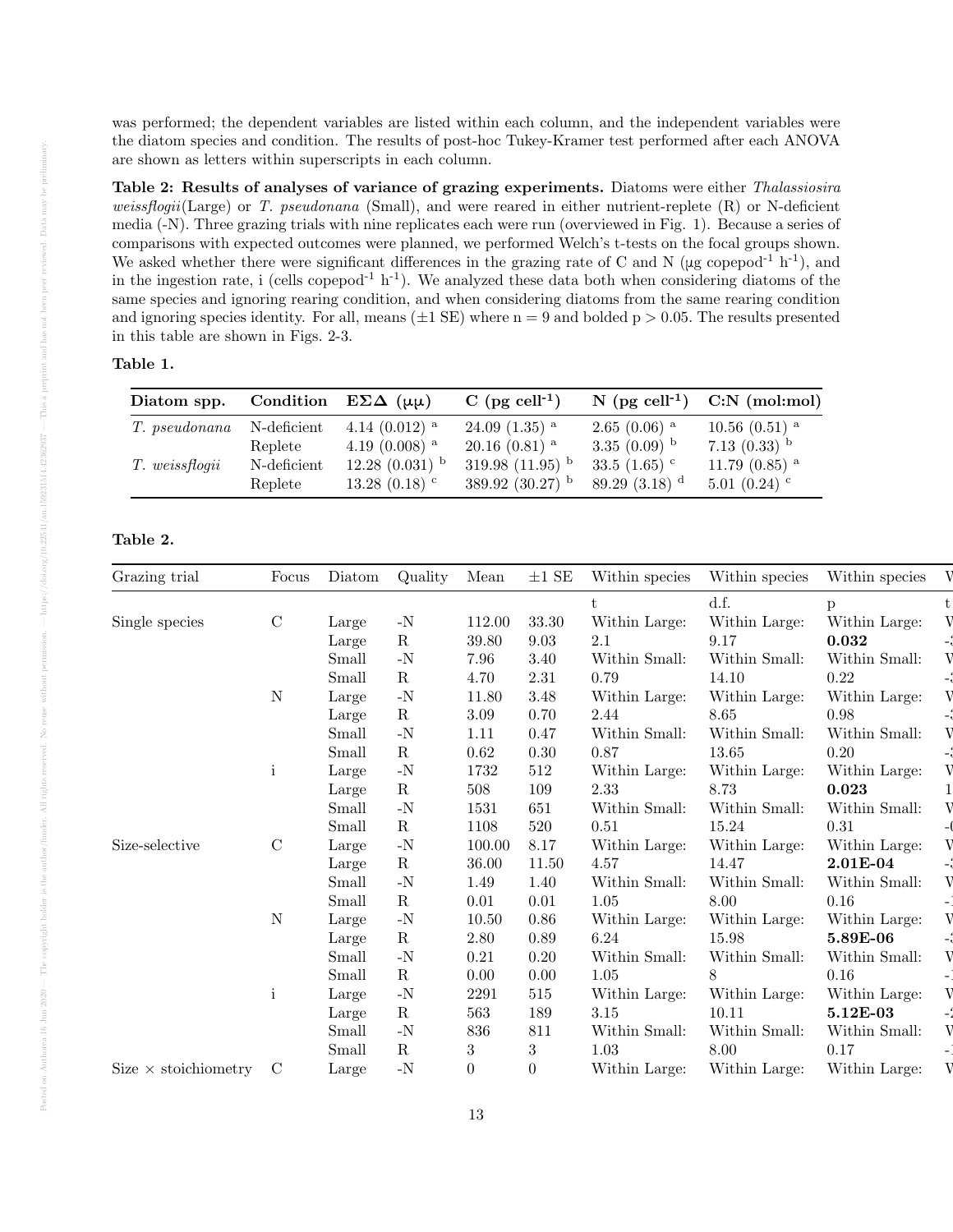| Grazing trial | Focus | Diatom | Quality       | Mean           | $\pm 1$ SE     | Within species | Within species | Within species |  |
|---------------|-------|--------|---------------|----------------|----------------|----------------|----------------|----------------|--|
|               |       | Large  | R             | 70.60          | 18.60          | $-3.8$         | 8.00           | 1.00           |  |
|               |       | Small  | $-N$          | 38.90          | 6.31           | Within Small:  | Within Small:  | Within Small:  |  |
|               |       | Small  | R             | 21.30          | 3.77           | 2.39           | 13.07          | $1.60E-02$     |  |
|               | N     | Large  | $-N$          | $\overline{0}$ | 0              | Within Large:  | Within Large:  | Within Large:  |  |
|               |       | Large  | R             | 5.48           | 1.44           | $-3.8$         |                | 1.00           |  |
|               |       | Small  | $-N$          | 5.41           | 0.88           | Within Small:  | Within Small:  | Within Small:  |  |
|               |       | Small  | R             | 2.80           | 0.50           | 2.59           | 12.64          | $1.10E-02$     |  |
|               |       | Large  | $\mathbf{-N}$ | $\overline{0}$ | $\overline{0}$ | Within Large:  | Within Large:  | Within Large:  |  |
|               |       | Large  | R             | 878            | 260            | $-3.38$        | 8.00           | 1.00           |  |
|               |       | Small  | $-N$          | 7165           | 1122           | Within Small:  | Within Small:  | Within Small:  |  |
|               |       | Small  | R             | 6564           | 2183           | 0.25           | 11.97          | 0.40           |  |

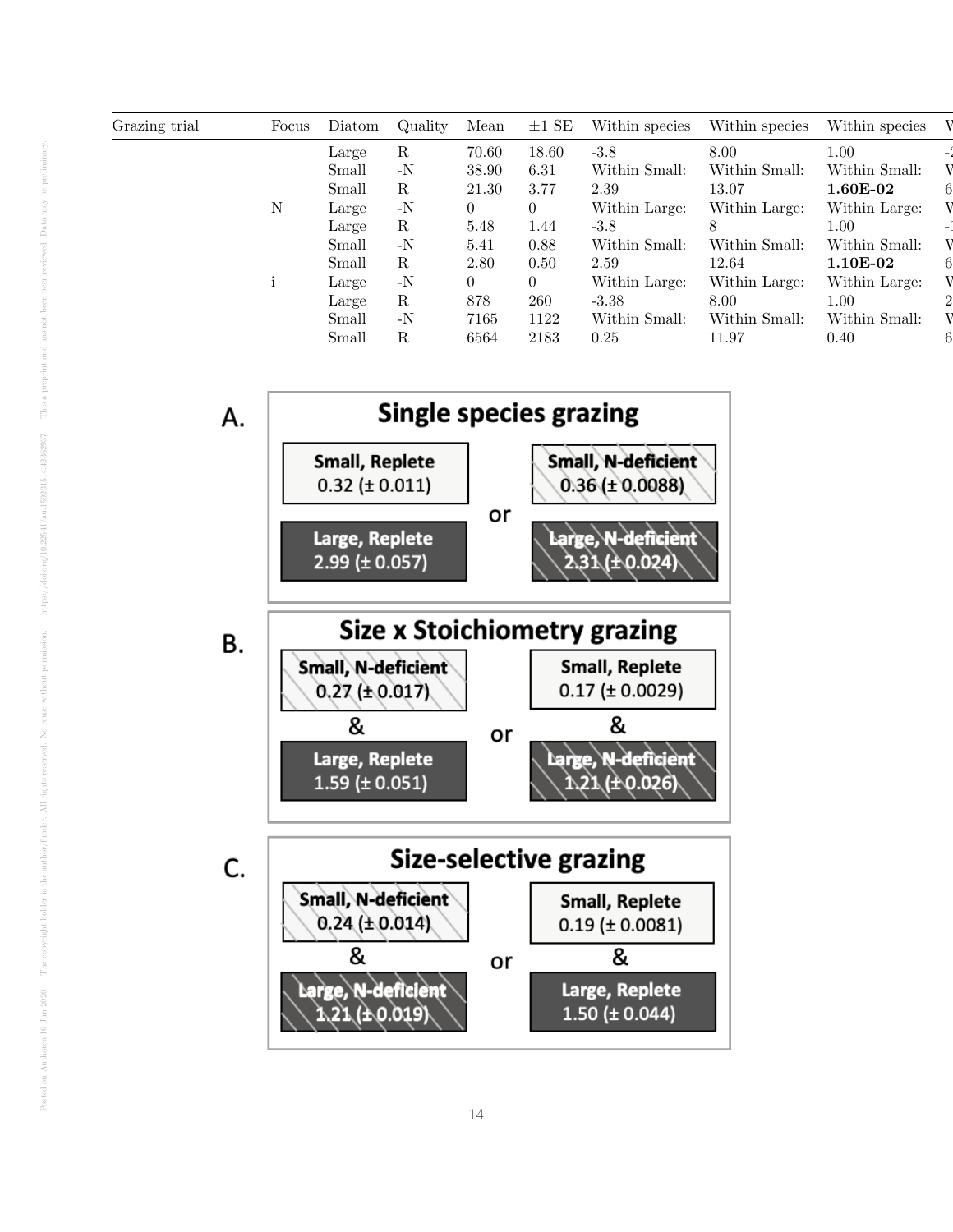Figure 1: Overview of experimental setup. Colored-coded rectangles indicate diatom species ("Small", light grey  $=Thalassiosira$  pseudonana, "Large", dark grey  $= T.$  weissflogii) and stoichiometric rearing condition (N-deficient media = hatched boxes, Replete media = solid boxes). Average diatom density at the start of the experiment ( $\mu$ g C mL<sup>-1</sup>) is shown as means  $\pm 1$  SE (n= 9 for each treatment). (A) In single species grazing trials, each of the four diatom types was offered individually to copepods. This resulted in four separate treatments.  $(B)$  In size  $\times$  stoichiometry grazing trials, pairs of diatoms of different sizes and from different rearing conditions, were simultaneously offered to copepods. This resulted in two separate treatments. (C) In size-selective grazing trials, pairs of diatoms of different sizes, but from the same stoichiometric rearing condition, were simultaneously offered to copepods. This resulted in two separate treatments.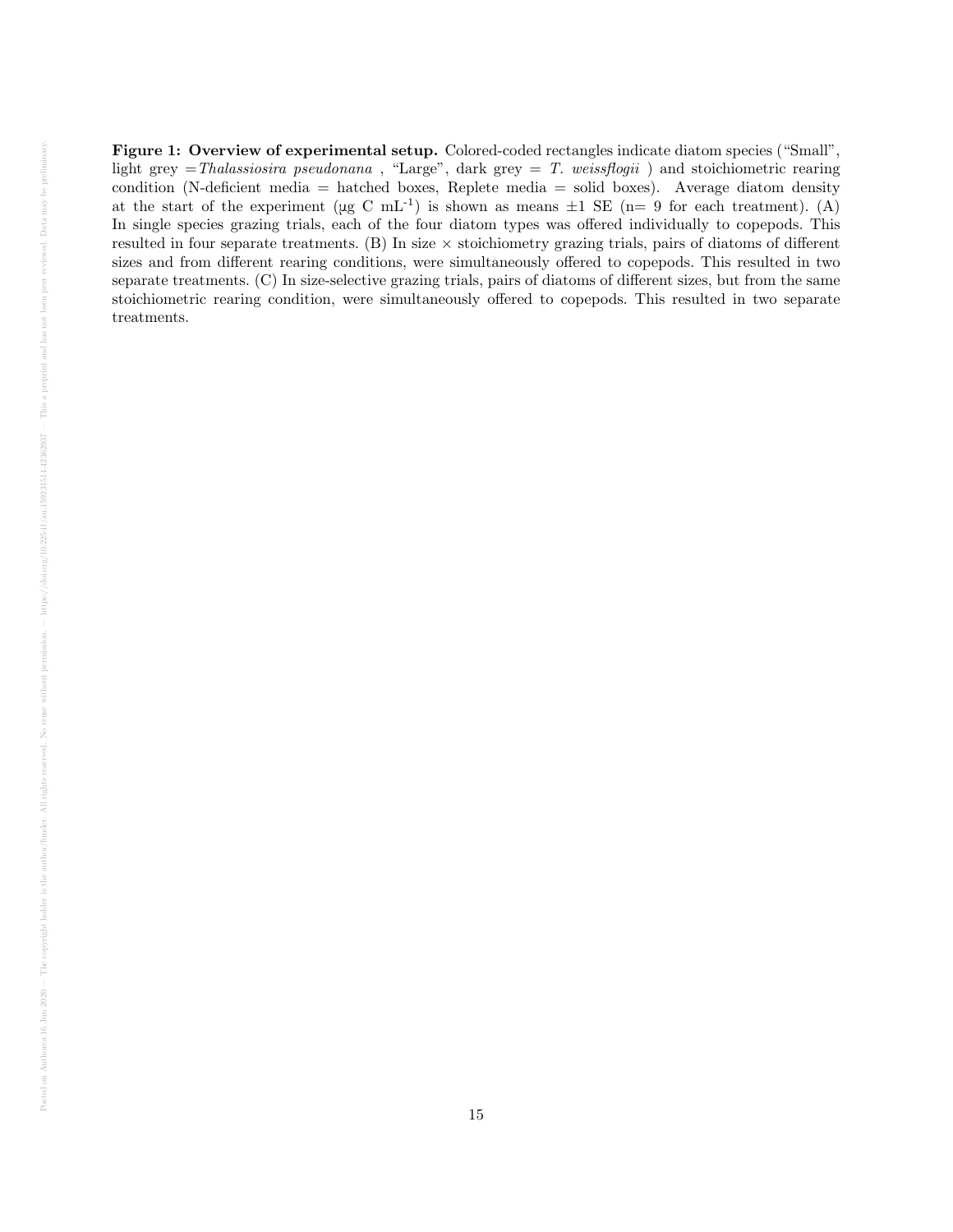

Figure 2: Results of single species grazing trials. Bars show means  $\pm 1$  SE (n= 9 per experiment) for grazing rate of (A) C ( $\mu$ g copepod<sup>-1</sup> hour<sup>-1</sup>), of (B) N ( $\mu$ g copepod<sup>-1</sup> hour<sup>-1</sup>), and (C) cell ingestion rate (cells copepod-1hour-1). Bar color indicates diatom type offered to copepods, as overviewed in Fig. 1, and as indicated on the horizontal axis.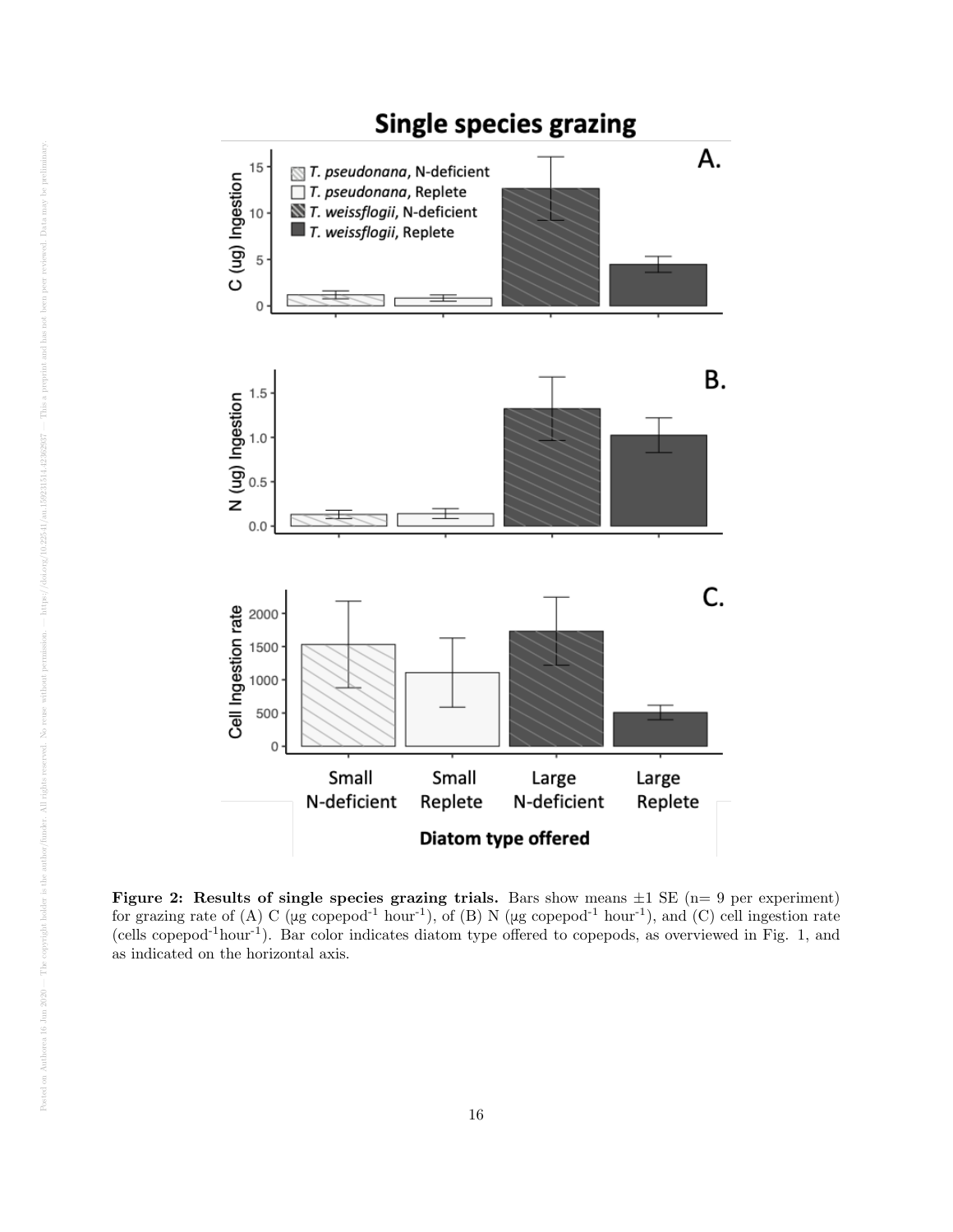

Figure 3: Results of selectivity trials. Bars show means  $\pm 1$  SE (n= 9 per experiment) for grazing of  $(A, D)$  C (μg copepod<sup>-1</sup> hour<sup>-1</sup>),  $(B, E)$  N (μg copepod<sup>-1</sup> hour<sup>-1</sup>), and  $(C, F)$  the cell ingestion rate (cells copepod-1hour-1). Bar color indicates diatom type offered during experiments, as overviewed in Fig. 1, and as indicated on the horizontal axis. Dashed vertical lines separate results for each of the diatom pairs offered. Note the different scales on the y-axes.